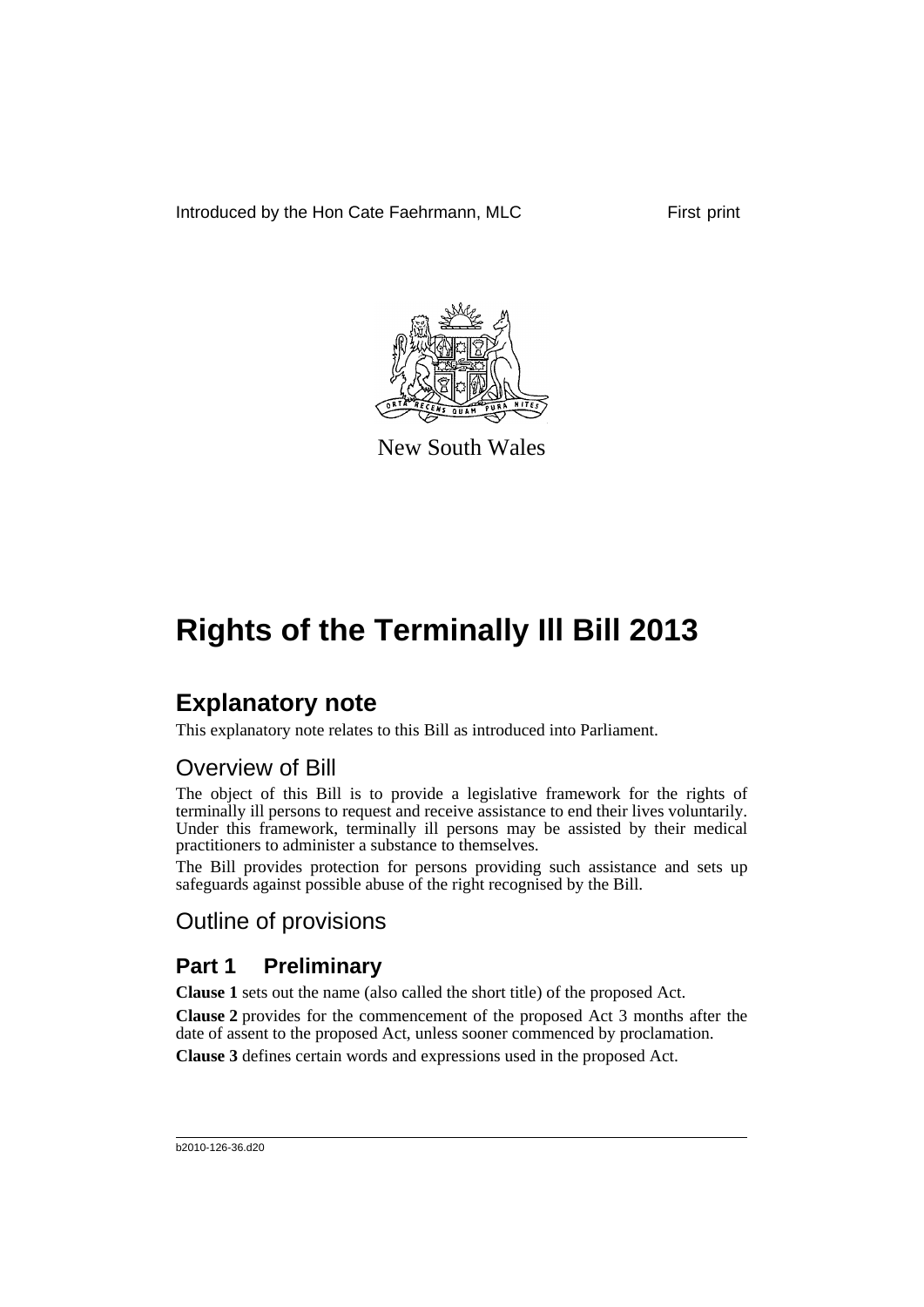Explanatory note

# **Part 2 Request for and provision of assistance**

**Clause 4** enables a patient with a terminal illness who is experiencing pain, suffering or distress to an unacceptable extent to request a medical practitioner (the *primary medical practitioner*) to assist the patient to end the patient's life.

**Clause 5** empowers the primary medical practitioner (in due course) to assist the patient to end the patient's life, or to refuse to provide such assistance.

**Clause 6** makes it an offence for a person:

- (a) to give or promise any reward or advantage, or
- (b) to cause or threaten to cause any disadvantage,
- to a primary medical practitioner or other person:
- (c) for assisting in ending a life, or
- (d) for refusing to assist in ending a life, or
- (e) for the purpose of compelling or persuading the primary medical practitioner or other person to assist or refuse to assist in ending a life.

This clause also prevents the gift or promise of any such reward or advantage from being legally enforced or retained.

**Clause 7** sets out the conditions that must be satisfied before a primary medical practitioner may provide assistance under the proposed Act.

**Clause 8** deals with the situation where the patient requesting assistance under the proposed Act is physically unable to sign a certificate. In this case the patient may nominate a person to sign the certificate on the patient's behalf.

**Clause 9** allows a patient who has requested assistance to rescind that request at any time. The primary medical practitioner must then destroy the patient's certificate of request and note the fact on the patient's medical record.

**Clause 10** makes it an offence to procure the signing or witnessing of a certificate of request by deception or improper influence. A person who commits this offence forfeits any financial benefit that might follow from the death of the patient concerned.

# **Part 3 Records and reporting of death**

**Clause 11** sets out the information that a primary medical practitioner providing assistance under the proposed Act must keep as part of the patient's medical record.

**Clause 12** facilitates the recording and notification of a death resulting from assistance provided under the proposed Act.

**Clause 13** requires a primary medical practitioner who provides assistance under the proposed Act to send to the Voluntary Assisted Deaths Review Panel established under Part 4 (the *Panel*) a copy of the death notification required under the *Births, Deaths and Marriages Registration Act 1995* and so much of the patient's medical record as relates to the terminal illness and death of the patient.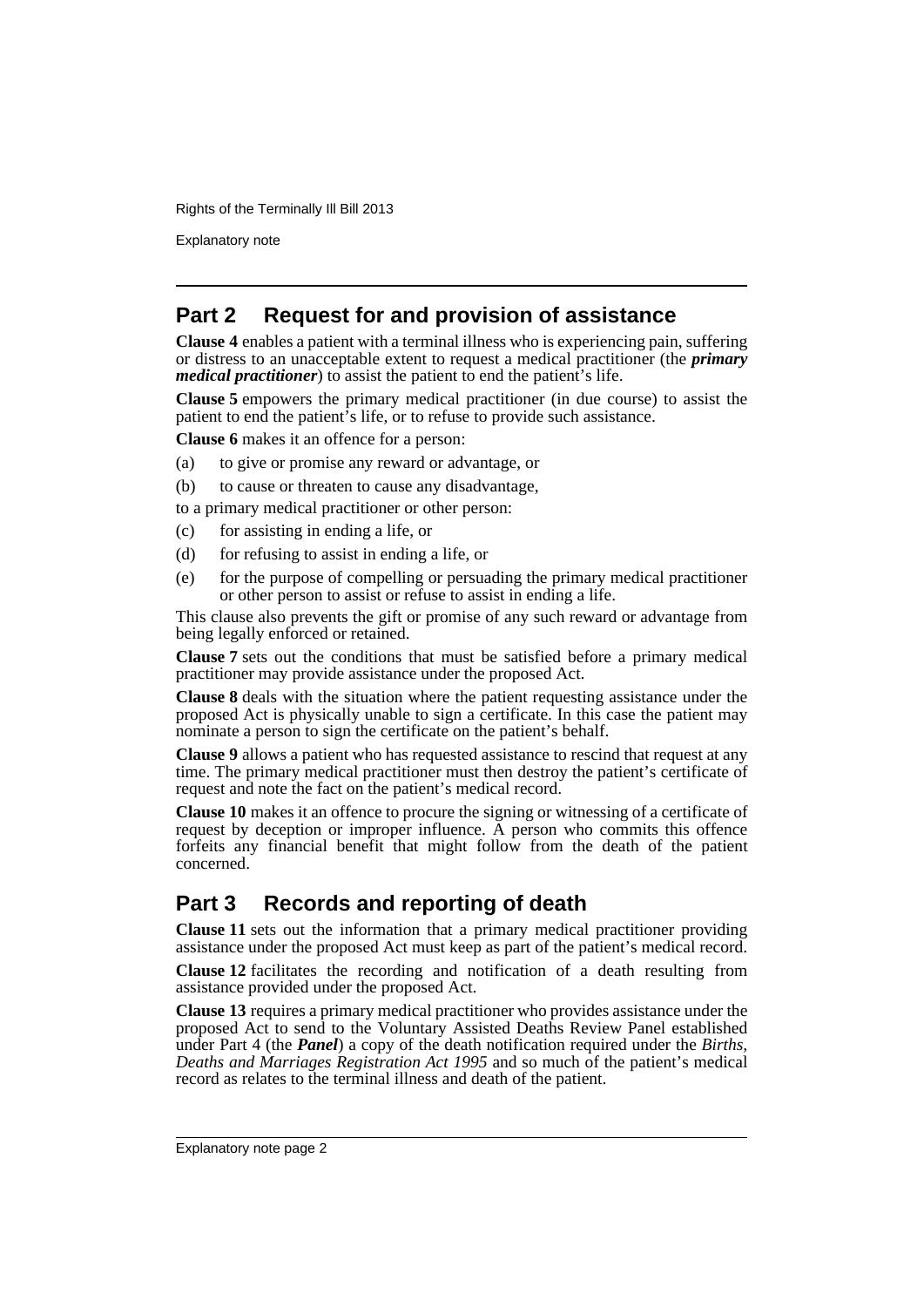Explanatory note

## **Part 4 Voluntary Assisted Deaths Review Panel**

**Clause 14** provides for the establishment and composition of the Panel.

**Clause 15** provides that the functions of the Panel are to review deaths that occur as a result of assistance provided under the proposed Act, to report to Parliament on matters relating to the exercise of the functions of the Panel, to communicate breaches of the proposed Act to appropriate authorities and to foster research into the operation of the Act.

**Clause 16** requires the Panel to review each death of a patient that occurs as a result of assistance provided under the proposed Act. In conducting the review, the Panel is to have regard to the notice of death, and medical records, provided by the primary medical practitioner in relation to the patient.

**Clause 17** allows the Panel to require a person to provide information or documents for the purpose of conducting a review. It is an offence to fail to comply with such a requirement or to provide false or misleading information in response to such a requirement.

**Clause 18** provides for the referral to appropriate authorities of matters relating to breaches of the proposed Act.

**Clause 19** makes it an offence to make a record of, or disclose to any person, any information acquired by a person by the operation of the proposed Act, except in the exercise of functions under the proposed Act or otherwise in connection with the administration of the proposed Act.

**Clause 20** provides for the reporting by the Panel on matters relating to the Panel's functions to each House of Parliament and to the Minister.

**Clause 21** provides for the procedures relating to the provision of reports to Parliament.

# **Part 5 Miscellaneous**

**Clause 22** provides that action taken by a medical practitioner or other health care provider in accordance with the proposed Act does not constitute an offence, or an attempt or conspiracy to commit an offence, or aiding, abetting, counselling or procuring the commission of an offence, against the *Crimes Act 1900* or any other Act or law.

**Clause 23** provides that a certificate of request for assistance under the proposed Act is admissible and prima facie evidence before a court of the request contained in the certificate.

**Clause 24** provides that a will, contract or other agreement is not valid to the extent that it would affect whether a person may make or rescind a request for assistance under the proposed Act or provide or refuse to provide that assistance. This clause also provides that contractual obligations are not affected by the making or rescinding of a request for assistance under the proposed Act.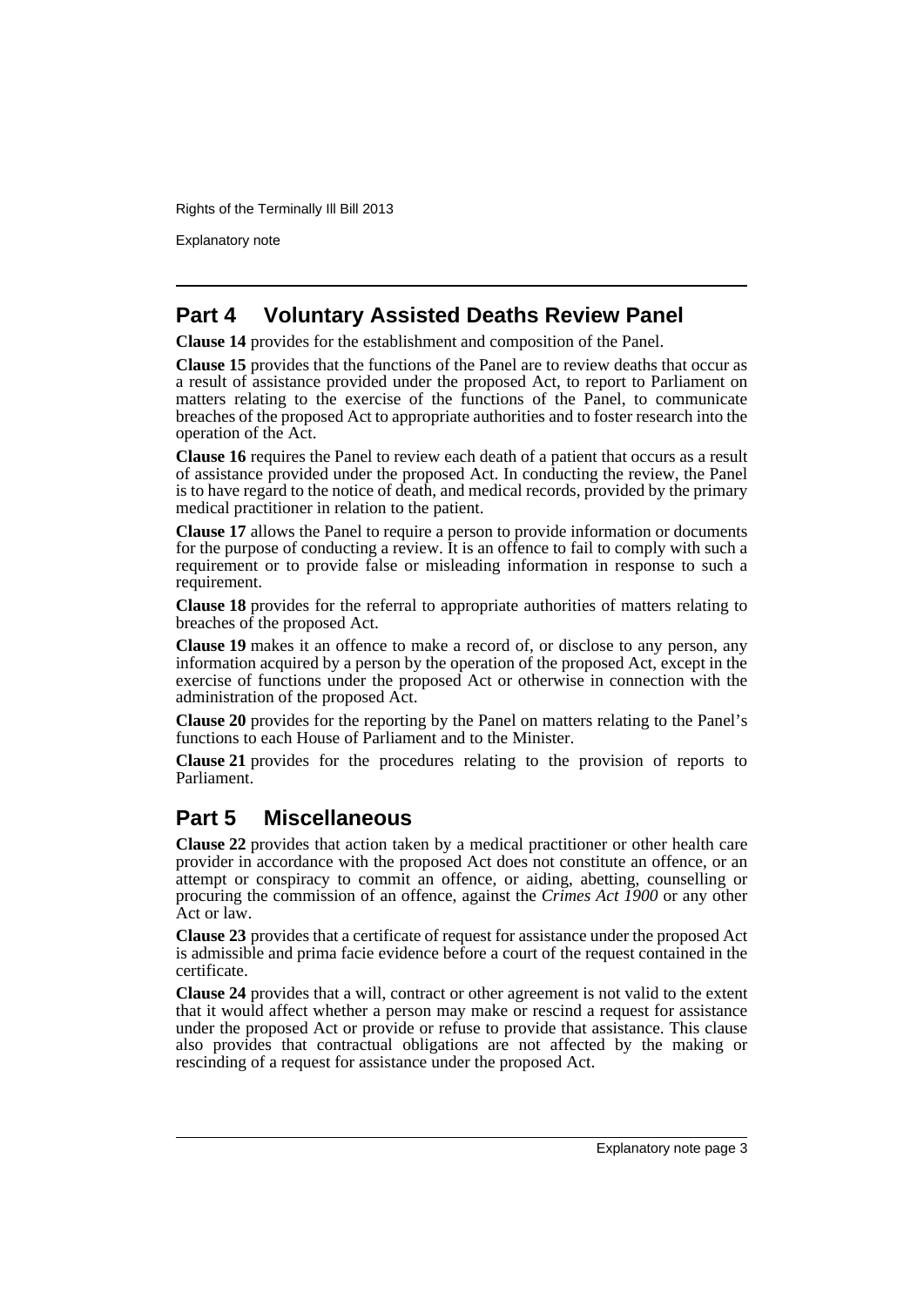Explanatory note

**Clause 25** provides that insurance contracts are not affected by the making or rescinding of a request for, or the provision of, assistance under the proposed Act.

**Clause 26** confers immunity from civil or criminal action and professional disciplinary action for anything done in good faith and without negligence in compliance with the proposed Act.

**Clause 27** allows the Governor to make regulations for the purposes of the proposed Act.

**Clause 28** confers jurisdiction on the Local Court for offences against the proposed Act (other than offences against section 6 or 10).

**Clause 29** provides for a review of the proposed Act by the Minister after the period of 5 years from the commencement of the proposed Act.

# **Schedule 1 Form**

**Schedule 1** sets out the form of certificate to be used in relation to a request for assistance under the proposed Act.

# **Schedule 2 Members and procedure of Panel**

**Schedule 2** contains ancillary provisions relating to the members and procedure of the Panel.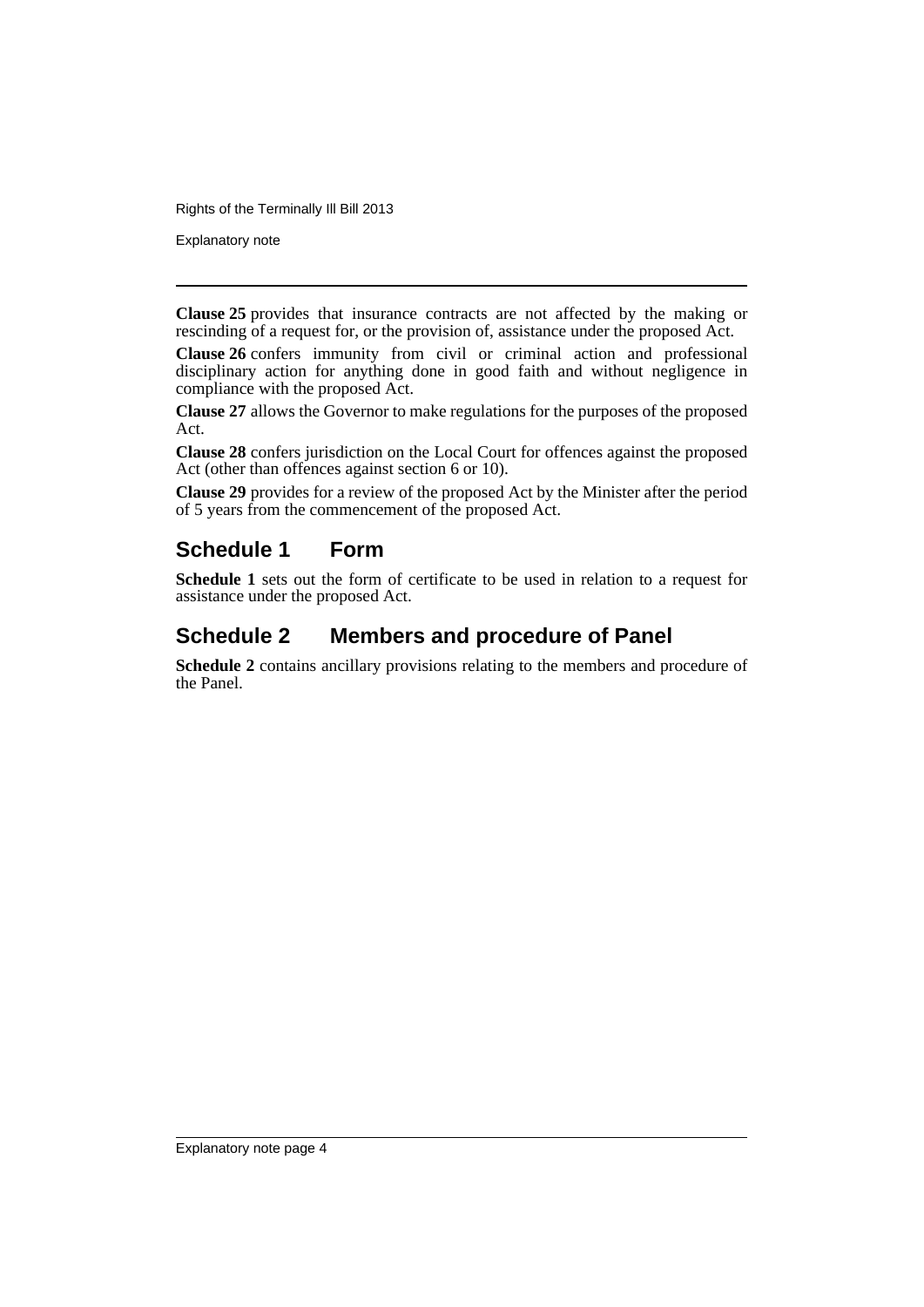Introduced by the Hon Cate Faehrmann, MLC First print



New South Wales

# **Rights of the Terminally Ill Bill 2013**

# **Contents**

|        |    |                                                                                                   | Page |
|--------|----|---------------------------------------------------------------------------------------------------|------|
| Part 1 |    | <b>Preliminary</b>                                                                                |      |
|        |    | Name of Act                                                                                       | 2    |
|        | 2  | Commencement                                                                                      | 2    |
|        | 3  | Definitions                                                                                       | 2    |
| Part 2 |    | Request for and provision of assistance                                                           |      |
|        | 4  | Request for assistance to voluntarily end life                                                    | 4    |
|        | 5  | Response of primary medical practitioner                                                          | 4    |
|        | 6  | Response of primary medical practitioner etc not to be<br>influenced by extraneous considerations | 4    |
|        | 7  | Conditions under which primary medical practitioner                                               |      |
|        |    | may assist                                                                                        | 4    |
|        | 8  | Patient who is unable to sign certificate of request                                              |      |
|        | 9  | Right to rescind request                                                                          | 8    |
|        | 10 | Improper conduct                                                                                  | 8    |
|        |    |                                                                                                   |      |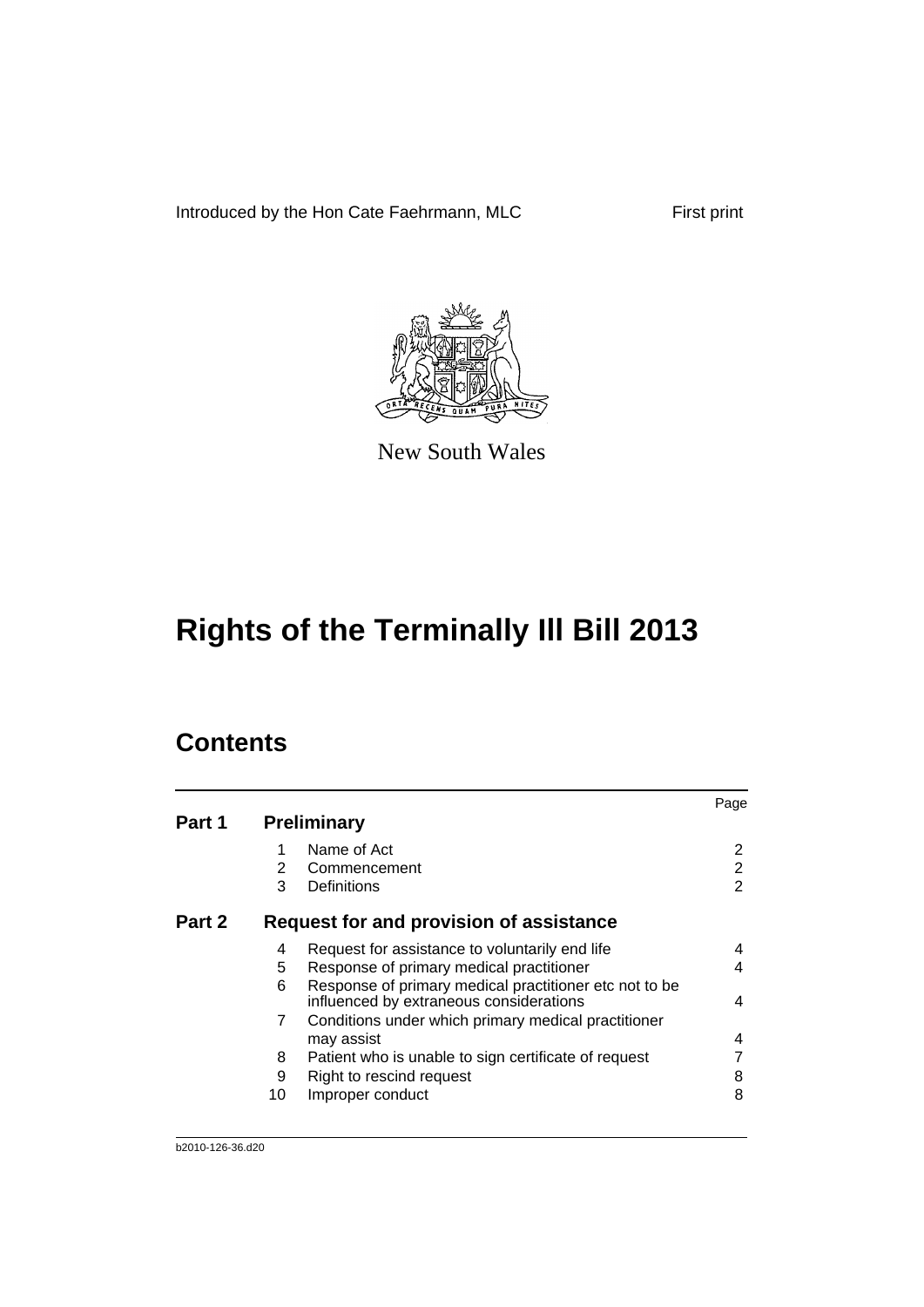**Contents** 

|                   |                 |                                                         | Page            |
|-------------------|-----------------|---------------------------------------------------------|-----------------|
| Part 3            |                 | Records and reporting of death                          |                 |
|                   | 11              | Medical records to be kept                              | 9               |
|                   | 12 <sup>2</sup> | Certification as to death                               | 9               |
|                   | 13              | Medical record to be sent to Panel                      | 10              |
| Part 4            |                 | <b>Voluntary Assisted Deaths Review Panel</b>           |                 |
|                   | 14              | Establishment and composition of Panel                  | 11              |
|                   | 15              | <b>Functions of Panel</b>                               | 11              |
|                   | 16              | Review of deaths resulting from assistance under Act    | 11              |
|                   | 17              | Requirement to provide information                      | 12              |
|                   | 18              | Referral of matter                                      | 12              |
|                   | 19              | Confidentiality of information                          | 12 <sup>2</sup> |
|                   | 20              | <b>Reports to Parliament</b>                            | 13              |
|                   | 21              | Procedure for reporting                                 | 13              |
| Part 5            |                 | <b>Miscellaneous</b>                                    |                 |
|                   | 22              | Construction of Act                                     | 14              |
|                   | 23              | Certificate of request is evidence                      | 14              |
|                   | 24              | Effect on construction of wills, contracts and statutes | 14              |
|                   | 25              | Insurance or annuity policies                           | 14              |
|                   | 26              | Immunities                                              | 15              |
|                   | 27              | Regulations                                             | 15              |
|                   | 28              | Nature of proceedings for offences                      | 15              |
|                   | 29              | Review of Act                                           | 16              |
| <b>Schedule 1</b> |                 | Form                                                    | 17              |
| <b>Schedule 2</b> |                 | <b>Members and procedure of Panel</b>                   | 19              |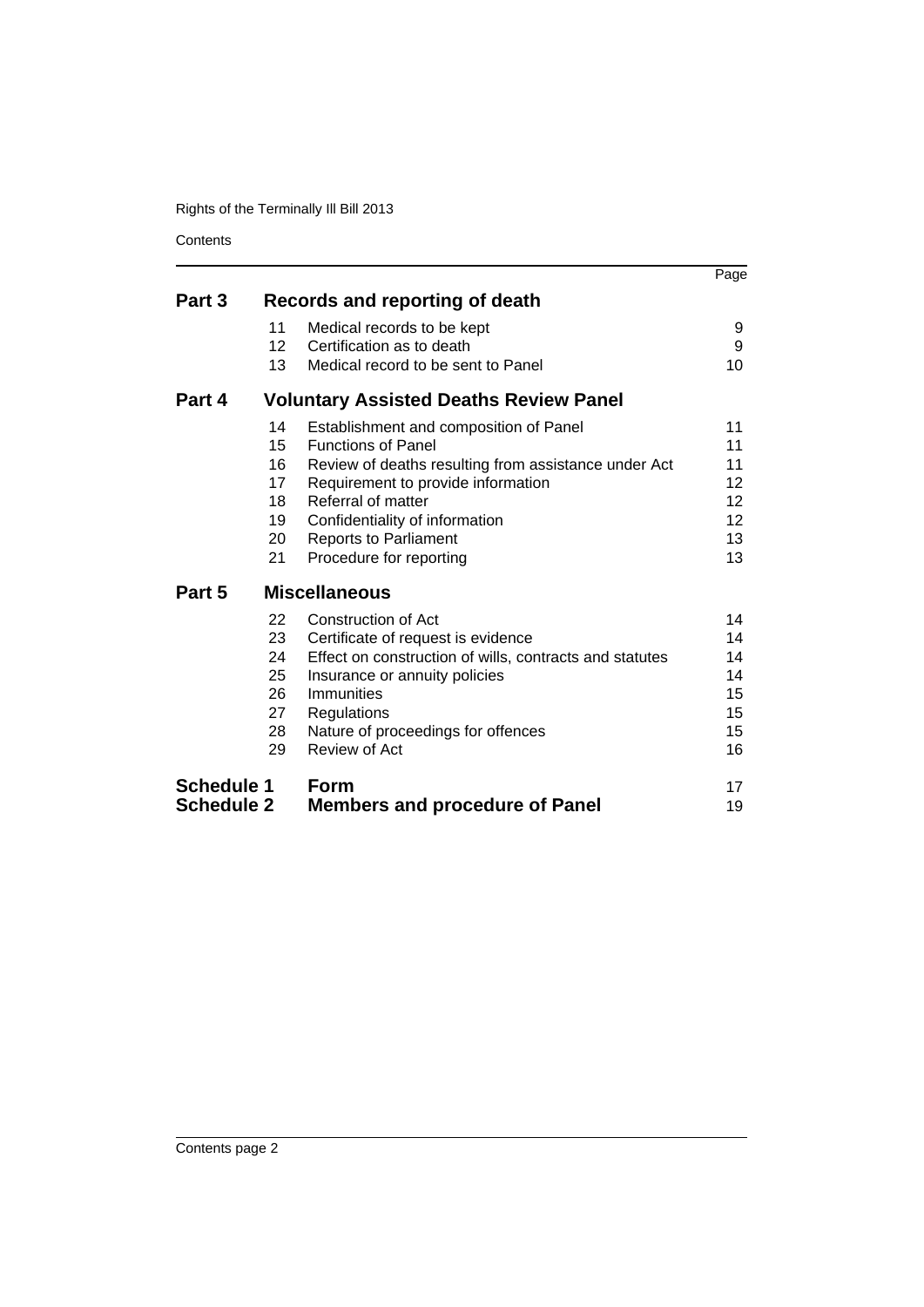

New South Wales

# **Rights of the Terminally Ill Bill 2013**

No , 2013

### **A Bill for**

An Act to establish the right of persons who are terminally ill to request assistance from medically qualified persons to voluntarily end their own lives; and for related purposes.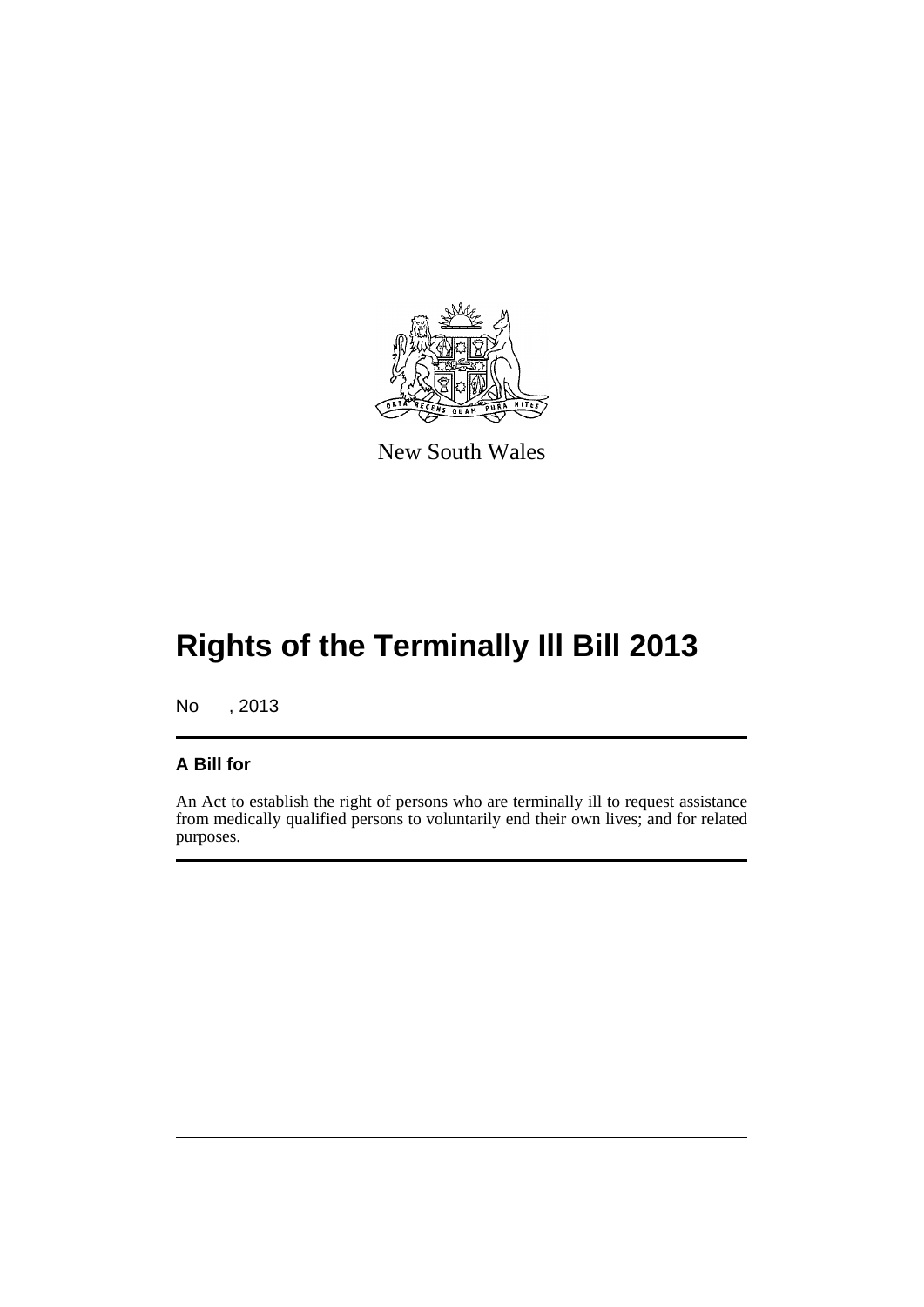## Clause 1 Rights of the Terminally Ill Bill 2013

Part 1 Preliminary

<span id="page-7-3"></span><span id="page-7-2"></span><span id="page-7-1"></span><span id="page-7-0"></span>

| The Legislature of New South Wales enacts:<br>1 |                                                                                                                                         |                    |                                                                                                                                                                                  |                     |  |
|-------------------------------------------------|-----------------------------------------------------------------------------------------------------------------------------------------|--------------------|----------------------------------------------------------------------------------------------------------------------------------------------------------------------------------|---------------------|--|
| <b>Preliminary</b><br>Part 1                    |                                                                                                                                         |                    | 2                                                                                                                                                                                |                     |  |
| 1                                               | <b>Name of Act</b>                                                                                                                      |                    |                                                                                                                                                                                  | 3                   |  |
|                                                 |                                                                                                                                         |                    | This Act is the Rights of the Terminally Ill Act 2013.                                                                                                                           | 4                   |  |
| 2                                               |                                                                                                                                         |                    | <b>Commencement</b>                                                                                                                                                              | 5                   |  |
|                                                 |                                                                                                                                         |                    | This Act commences 3 months after the date of assent to this Act, unless<br>sooner commenced by proclamation.                                                                    | 6<br>$\overline{7}$ |  |
| 3                                               |                                                                                                                                         | <b>Definitions</b> |                                                                                                                                                                                  | 8                   |  |
|                                                 |                                                                                                                                         |                    | In this Act:                                                                                                                                                                     | 9                   |  |
|                                                 |                                                                                                                                         |                    | <i>assist</i> or <i>assistance</i> , in relation to the death or proposed death of a<br>patient, includes:                                                                       | 10<br>11            |  |
|                                                 |                                                                                                                                         | (a)                | the prescribing and preparation of a substance for the patient, and<br>the giving of a substance to the patient, for self-administration,<br>and                                 | 12<br>13<br>14      |  |
|                                                 | (b)<br>the administration of a substance to the patient, if the patient is<br>physically incapable of self-administering the substance. |                    |                                                                                                                                                                                  |                     |  |
|                                                 |                                                                                                                                         |                    | <i>certificate of request</i> means a certificate in or to the effect of the form<br>in Schedule 1 that has been completed, signed and witnessed in<br>accordance with this Act. | 17<br>18<br>19      |  |
|                                                 |                                                                                                                                         |                    | <i>decision-making capacity</i> , in relation to a patient requesting assistance<br>under this Act, means the capacity of the patient to:                                        | 20<br>21            |  |
|                                                 |                                                                                                                                         | (a)                | understand the facts relevant to the patient's illness and<br>condition, and                                                                                                     | 22<br>23            |  |
|                                                 |                                                                                                                                         | (b)                | understand the medical treatment and other options available to<br>the patient, and                                                                                              | 24<br>25            |  |
|                                                 |                                                                                                                                         | (c)                | assess the consequences of the patient's decisions and understand<br>the impact of those consequences on the patient, and                                                        | 26<br>27            |  |
|                                                 |                                                                                                                                         | (d)                | communicate the patient's decisions (whether by speaking, sign<br>language or any other means).                                                                                  | 28<br>29            |  |
|                                                 |                                                                                                                                         |                    | <i>health care provider</i> , in relation to a patient, includes:                                                                                                                | 30                  |  |
|                                                 |                                                                                                                                         | (a)                | a hospital, nursing home or other institution (including those<br>responsible for its management) in which the patient is located<br>for care or attention, and                  | 31<br>32<br>33      |  |
|                                                 |                                                                                                                                         | (b)                | any nurse or other person whose duties include, or directly or<br>indirectly relate to, the care or medical treatment of the patient.                                            | 34<br>35            |  |
|                                                 |                                                                                                                                         |                    | <i>illness</i> includes injury or degeneration of mental or physical faculties.                                                                                                  | 36                  |  |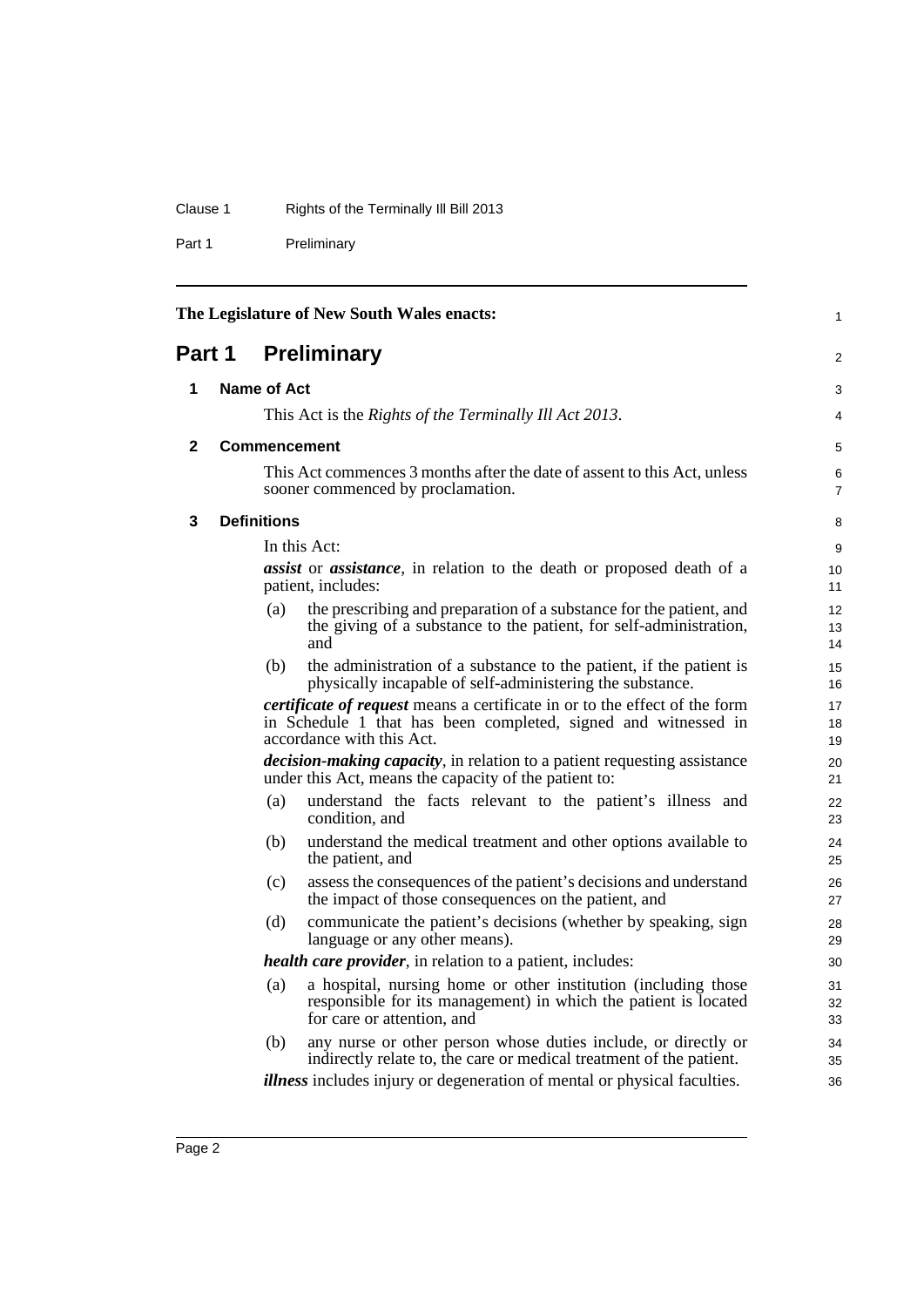Rights of the Terminally III Bill 2013 Clause 3

Preliminary **Preliminary Part 1** 

*independent qualified psychiatrist*, in relation to a patient, means a qualified psychiatrist who is not a relative or employee of, or a member of the same medical practice as, the patient's primary medical practitioner or secondary medical practitioner.

*independent qualified social worker* means a member of the Australian Association of Social Workers who is not a relative or employee of the patient's primary medical practitioner or secondary medical practitioner.

*Panel* means the Voluntary Assisted Deaths Review Panel established under Part 4.

*primary medical practitioner*—see section 4.

#### *qualified psychiatrist* means:

- (a) a person entitled under a law of a State or Territory of the Commonwealth to practise as a specialist in the medical specialty of psychiatry, or
- (b) a specialist whose qualifications are recognised by the Royal Australian and New Zealand College of Psychiatrists as entitling the person to fellowship of that College, or
- (c) a person employed by the Commonwealth or a State or Territory of the Commonwealth, or an agency or authority of the Commonwealth or a State or Territory, as a specialist or consultant in the medical specialty of psychiatry.

#### *secondary medical practitioner*—see section 7.

*terminal illness*, in relation to a patient, means an illness which in reasonable medical judgment will, in the normal course, result in the death of the patient.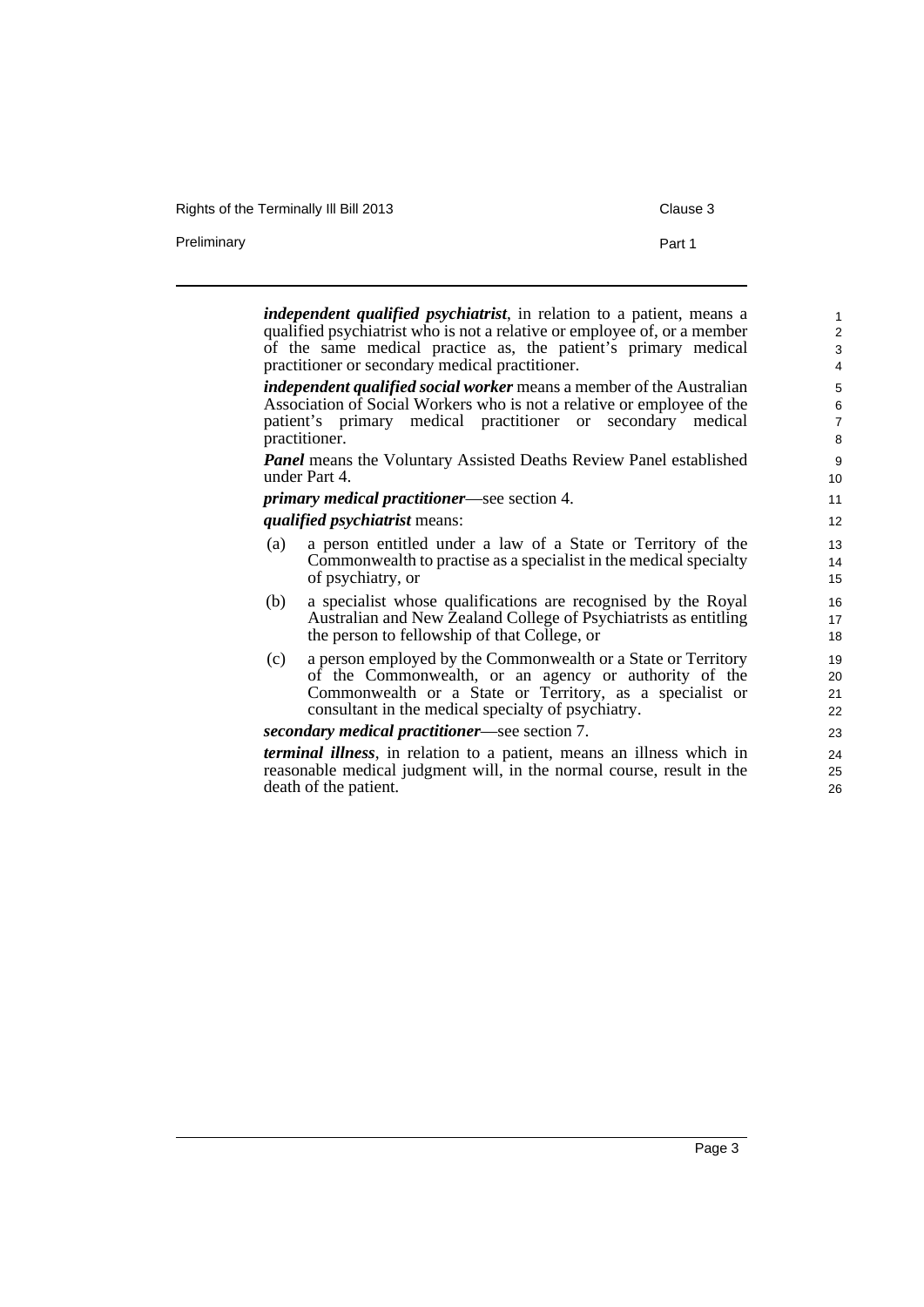#### Clause 4 Rights of the Terminally Ill Bill 2013

Part 2 Request for and provision of assistance

## <span id="page-9-1"></span><span id="page-9-0"></span>**Part 2 Request for and provision of assistance**

#### **4 Request for assistance to voluntarily end life**

A patient who, in the course of a terminal illness, is experiencing pain, suffering or distress to an extent unacceptable to the patient may request a medical practitioner (the *primary medical practitioner*) to assist the patient to end the patient's life.

1

#### <span id="page-9-2"></span>**5 Response of primary medical practitioner**

A primary medical practitioner, if satisfied that the conditions of section 7 have been met, may assist the patient to end the patient's life in accordance with this Act or, for any reason and at any time, refuse to provide that assistance.

#### <span id="page-9-3"></span>**6 Response of primary medical practitioner etc not to be influenced by extraneous considerations**

(1) A person must not give or promise any reward or advantage (other than a reasonable payment for medical services), or by any means cause or threaten to cause any disadvantage, to a primary medical practitioner or other person for assisting or refusing to assist, or for the purpose of compelling or persuading the primary medical practitioner or other person to assist or refuse to assist, in ending the patient's life under this Act.

Maximum penalty: 200 penalty units or imprisonment for 4 years.

(2) A person to whom a reward or advantage is promised or given, as referred to in subsection (1), does not have the legal right or capacity to receive or retain the reward or accept or exercise the advantage, whether or not, at the relevant time, that person was aware of the promise or the intention to give the reward or advantage.

#### <span id="page-9-4"></span>**7 Conditions under which primary medical practitioner may assist**

- (1) A primary medical practitioner may assist a patient to end the patient's life only if all of the following conditions are met:
	- (a) the patient has attained the age of 18 years,
	- (b) the patient is ordinarily resident in NSW,
	- (c) the primary medical practitioner is satisfied, on reasonable grounds, that:
		- (i) the patient is suffering from an illness that will, in the normal course, result in the death of the patient, and
		- (ii) the illness is causing the patient severe pain, suffering or distress to an extent unacceptable to the patient, and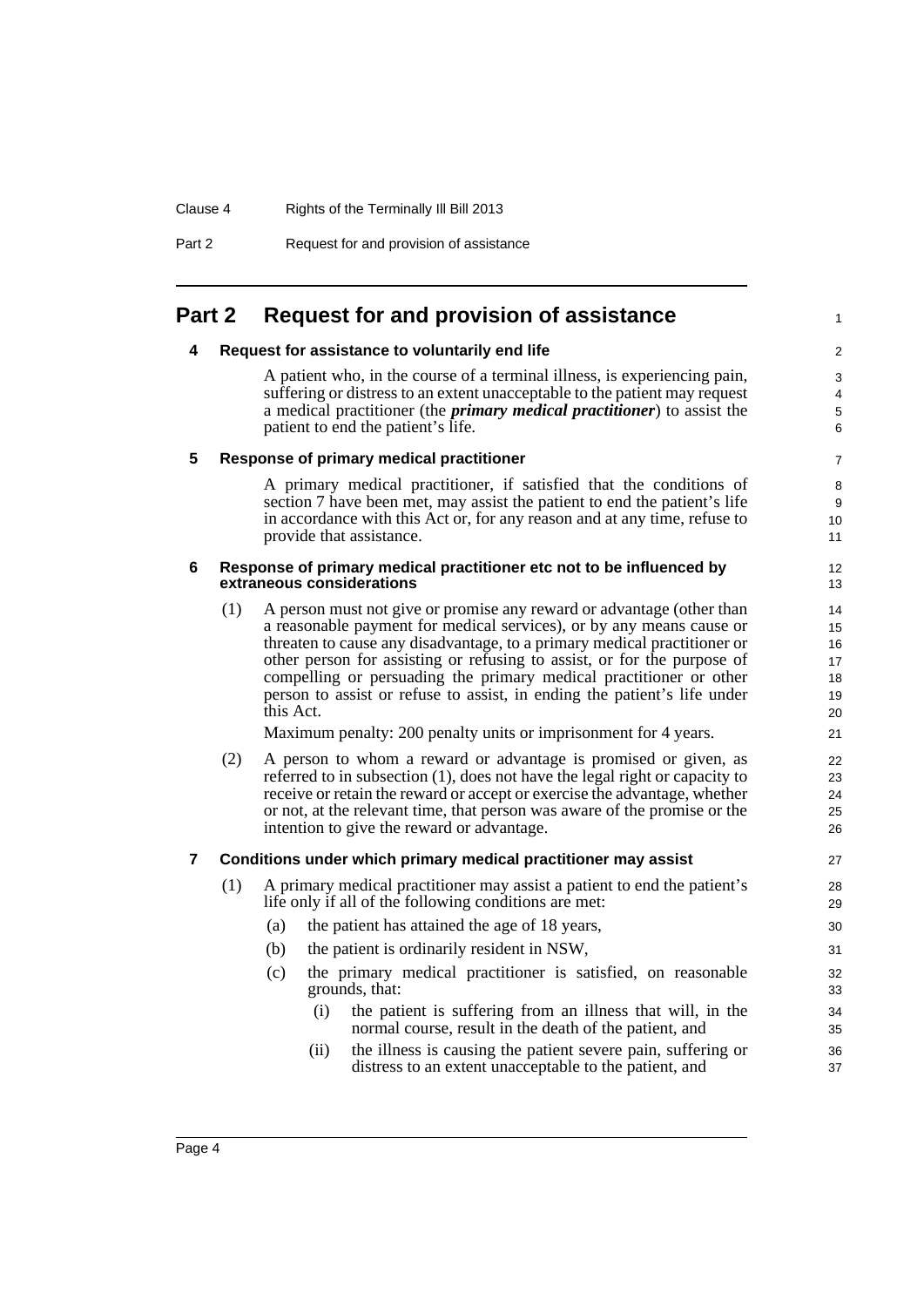Request for and provision of assistance **Part 2** Part 2

|     | (iii) | in reasonable medical judgment, there is no medical<br>measure acceptable to the patient that can reasonably be                         | 1<br>2   |
|-----|-------|-----------------------------------------------------------------------------------------------------------------------------------------|----------|
|     |       | undertaken in the hope of effecting a cure, and                                                                                         | 3        |
|     | (iv)  | any medical treatment reasonably available to the patient<br>is confined to the relief of pain, suffering and distress (or              | 4<br>5   |
|     |       | any one or more of them) with the object of allowing the                                                                                | 6        |
|     |       | patient to die a comfortable death,                                                                                                     | 7        |
| (d) |       | the primary medical practitioner has informed the patient of the                                                                        | 8        |
|     |       | nature of the illness and its likely course, and the medical                                                                            | 9        |
|     |       | treatment, including palliative care, counselling and psychiatric<br>support and measures for keeping the patient alive, that might be  | 10<br>11 |
|     |       | available to the patient,                                                                                                               | 12       |
| (e) |       | after being informed as referred to in paragraph (d), the patient                                                                       | 13       |
|     |       | has indicated to the primary medical practitioner that the decision                                                                     | 14       |
|     |       | to request the assistance still stands, and at no time before the                                                                       | 15       |
|     |       | assistance is provided does the patient indicate otherwise,                                                                             | 16       |
| (f) |       | the primary medical practitioner is satisfied that the patient has<br>considered the possible implications of the decision for the      | 17<br>18 |
|     |       | spouse or de facto partner or family of the patient,                                                                                    | 19       |
| (g) |       | an independent qualified psychiatrist and, if the primary medical                                                                       | 20       |
|     |       | practitioner considers it necessary, an independent qualified                                                                           | 21       |
|     |       | social worker, have examined the patient,                                                                                               | 22       |
| (h) |       | having considered the results of the examinations referred to in                                                                        | 23       |
|     |       | paragraph (g), the primary medical practitioner is satisfied that<br>the patient has decision-making capacity and that the decision has | 24<br>25 |
|     |       | been made freely, voluntarily and after due consideration,                                                                              | 26       |
| (i) |       | the patient has been examined by one other medical practitioner                                                                         | 27       |
|     |       | (the <i>secondary medical practitioner</i> ) who:                                                                                       | 28       |
|     | (i)   | is not a relative or employee of, or a member of the same                                                                               | 29       |
|     |       | medical practice as, the primary medical practitioner, and                                                                              | 30       |
|     | (ii)  | holds prescribed qualifications, or has prescribed                                                                                      | 31       |
|     |       | experience, in the treatment of the terminal illness from<br>which the patient is suffering,                                            | 32<br>33 |
| (j) |       | the secondary medical practitioner has:                                                                                                 | 34       |
|     | (i)   | confirmed the primary medical practitioner's opinion as to                                                                              | 35       |
|     |       | the existence and seriousness of the illness, and                                                                                       | 36       |
|     | (ii)  | confirmed the primary medical practitioner's prognosis,                                                                                 | 37       |
|     |       | and                                                                                                                                     | 38       |
|     | (iii) | advised that, having considered the results of the                                                                                      | 39       |
|     |       | examinations referred to in paragraph $(g)$ , the secondary<br>medical practitioner is satisfied that the patient has                   | 40<br>41 |
|     |       |                                                                                                                                         |          |
|     |       |                                                                                                                                         |          |
|     |       |                                                                                                                                         |          |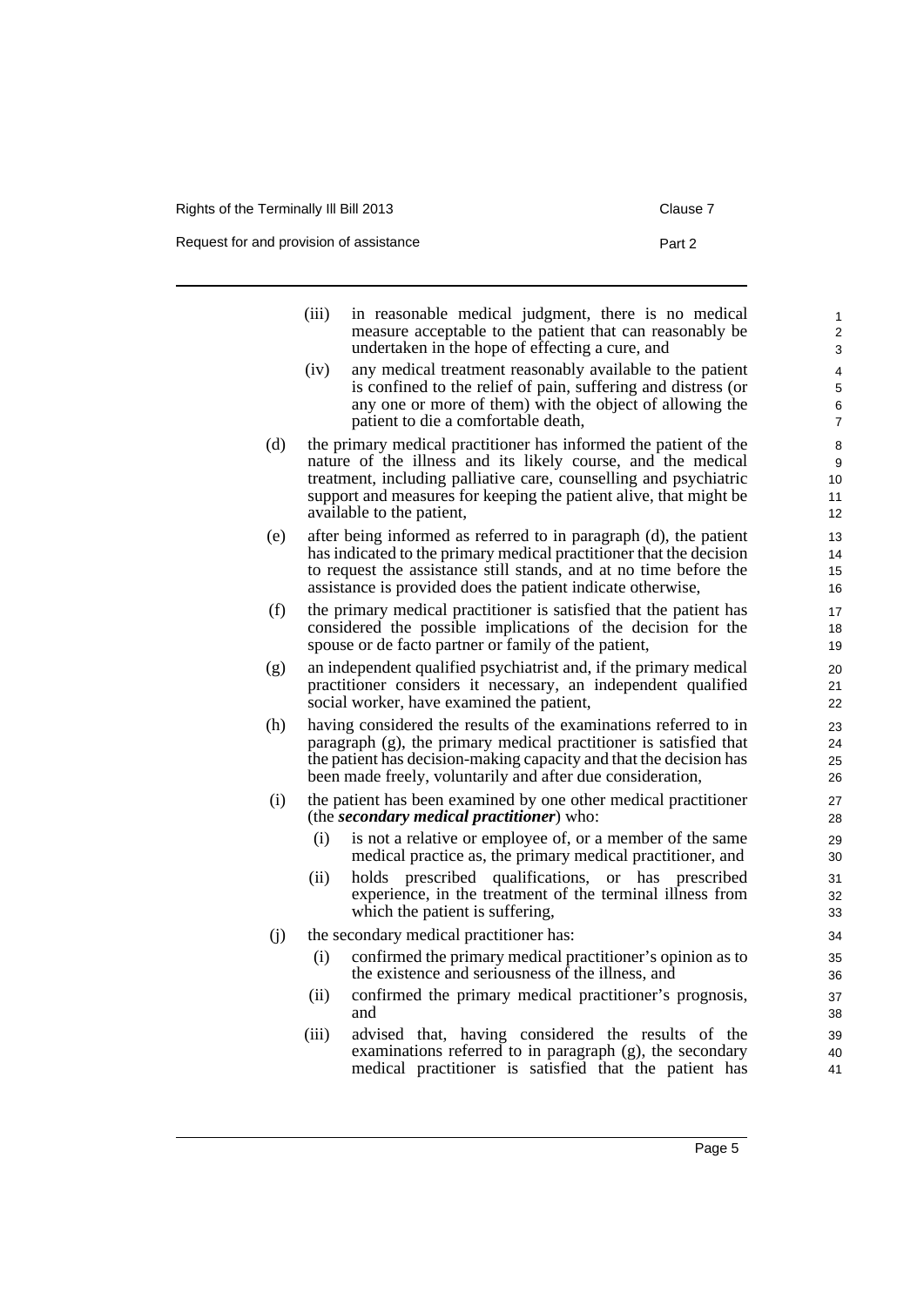#### Clause 7 Rights of the Terminally Ill Bill 2013

Part 2 Request for and provision of assistance

decision-making capacity and that the decision has been made freely, voluntarily and after due consideration, and

- (iv) if the primary medical practitioner provides the assistance by administering a substance to the patient, advised that the secondary medical practitioner is satisfied, on reasonable grounds, that the patient is physically incapable of self-administering the substance,
- (k) the patient, or a person acting on the patient's behalf in accordance with section 8, has, not earlier than 72 hours after the patient has indicated to the primary medical practitioner as referred to in paragraph (e), signed that part of the certificate of request required to be completed by or on behalf of the patient,
- (l) the primary medical practitioner has witnessed the patient's signature on the certificate of request, or that of the person who signed on behalf of the patient, and has completed and signed the relevant declaration on the certificate,
- (m) the certificate of request has been signed by the secondary medical practitioner, in the presence of the patient and the primary medical practitioner, after the secondary medical practitioner has discussed the case with the patient and the primary medical practitioner and is satisfied, on reasonable grounds, that the certificate is in order and that the above conditions have been complied with,
- (n) if an interpreter is required under subsection (4) to be present at the signing of the certificate of request, the certificate of request has been signed by the interpreter confirming the patient's understanding of the request for assistance,
- (o) the primary medical practitioner has no reason to believe that, as a result of the death of the patient, a financial or other advantage (other than a reasonable payment for medical services) will be gained by:
	- (i) the primary medical practitioner, or
	- (ii) the secondary medical practitioner, or
	- (iii) the independent qualified psychiatrist or independent qualified social worker referred to in paragraph (g), or
	- (iv) any interpreter required under subsection (4) to be present at the signing of the certificate of request, or
	- (v) a close relative or associate of any of them,
- (p) not less than 24 hours has elapsed since the signing of the completed certificate of request,
- (q) if the primary medical practitioner provides the assistance by prescribing or preparing a substance for, or giving a substance to,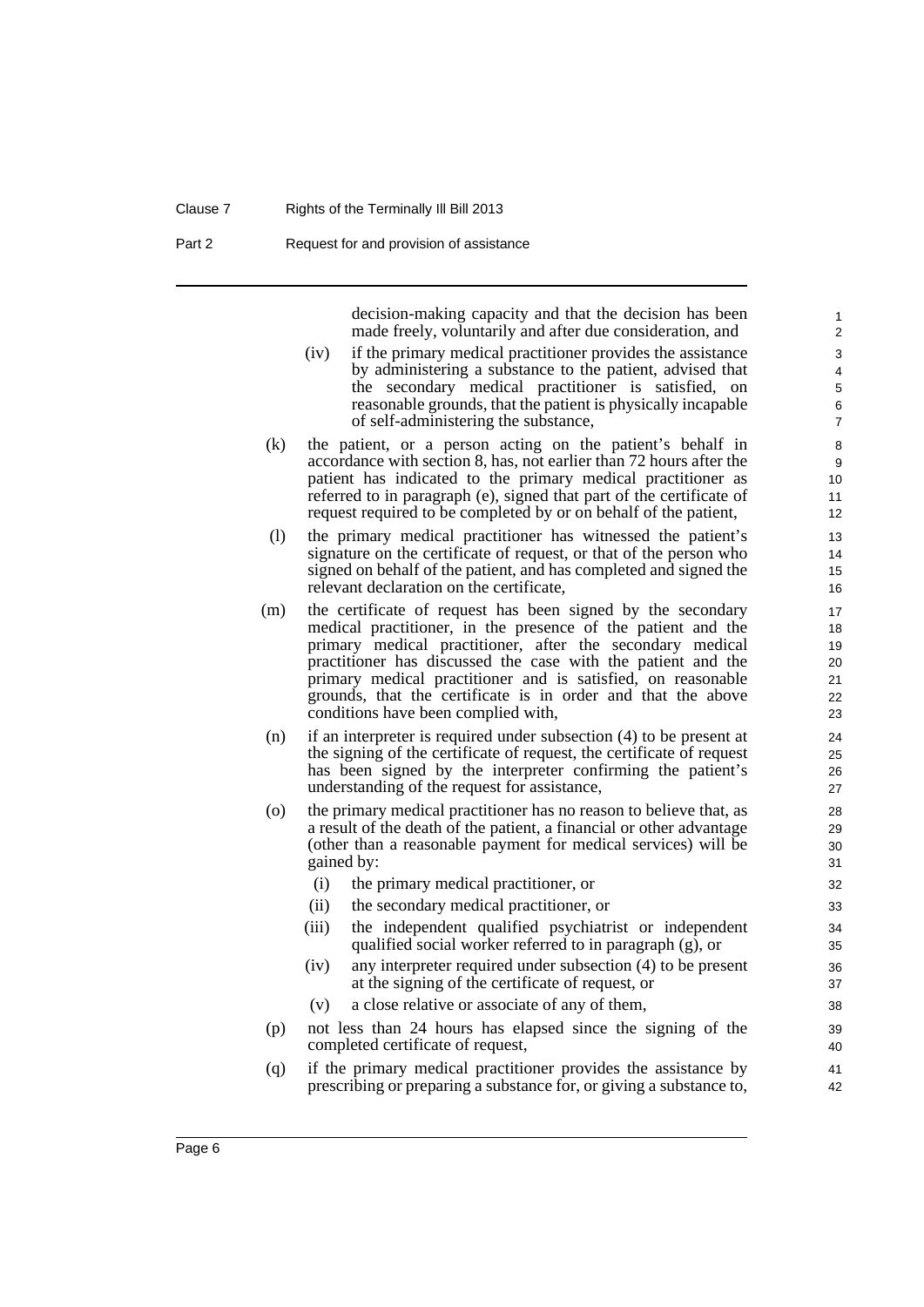| Rights of the Terminally III Bill 2013  | Clause 8 |
|-----------------------------------------|----------|
| Request for and provision of assistance | Part 2   |

the patient for self-administration, the primary medical practitioner is present during that self-administration and remains with the patient until the death of the patient.

- (2) In assisting a patient under this Act a primary medical practitioner is to be guided by appropriate medical standards and such guidelines, if any, as are prescribed, and must consider the appropriate pharmaceutical information about any substance reasonably available for use in the circumstances.
- (3) If the primary medical practitioner has no qualifications, or experience, in the field of palliative care, the information to be provided to the patient on the availability of palliative care must be given by a medical practitioner (who may be the secondary medical practitioner or any other medical practitioner) who has qualifications, or experience, in the field of palliative care.
- (4) A primary medical practitioner must not assist a patient under this Act if the primary medical practitioner or any other medical practitioner, or an independent qualified psychiatrist, who is required under subsection (1) or (3) to communicate with the patient does not share the same first language as the patient, unless there is present at the time of that communication and at the time the certificate of request is signed by or on behalf of the patient, an interpreter who holds a prescribed professional qualification for interpreters in the first language of the patient.

#### <span id="page-12-0"></span>**8 Patient who is unable to sign certificate of request**

- (1) If a patient who has requested a primary medical practitioner to provide assistance under this Act is physically unable to sign the certificate of request, any person who has attained the age of 18 years, other than:
	- (a) the patient's primary medical practitioner, secondary medical practitioner or independent qualified psychiatrist, or
	- (b) a person who is likely to receive a financial benefit directly or indirectly as a result of the death of the patient,

may, at the patient's request and in the presence of the patient and both the medical practitioner witnesses (and where, in accordance with section 7 (4), an interpreter has been used, also in the presence of the interpreter), sign the certificate on behalf of the patient.

(2) A person who signs a certificate of request on behalf of a patient forfeits any financial or other benefit the person would otherwise obtain, directly or indirectly, as a result of the death of the patient.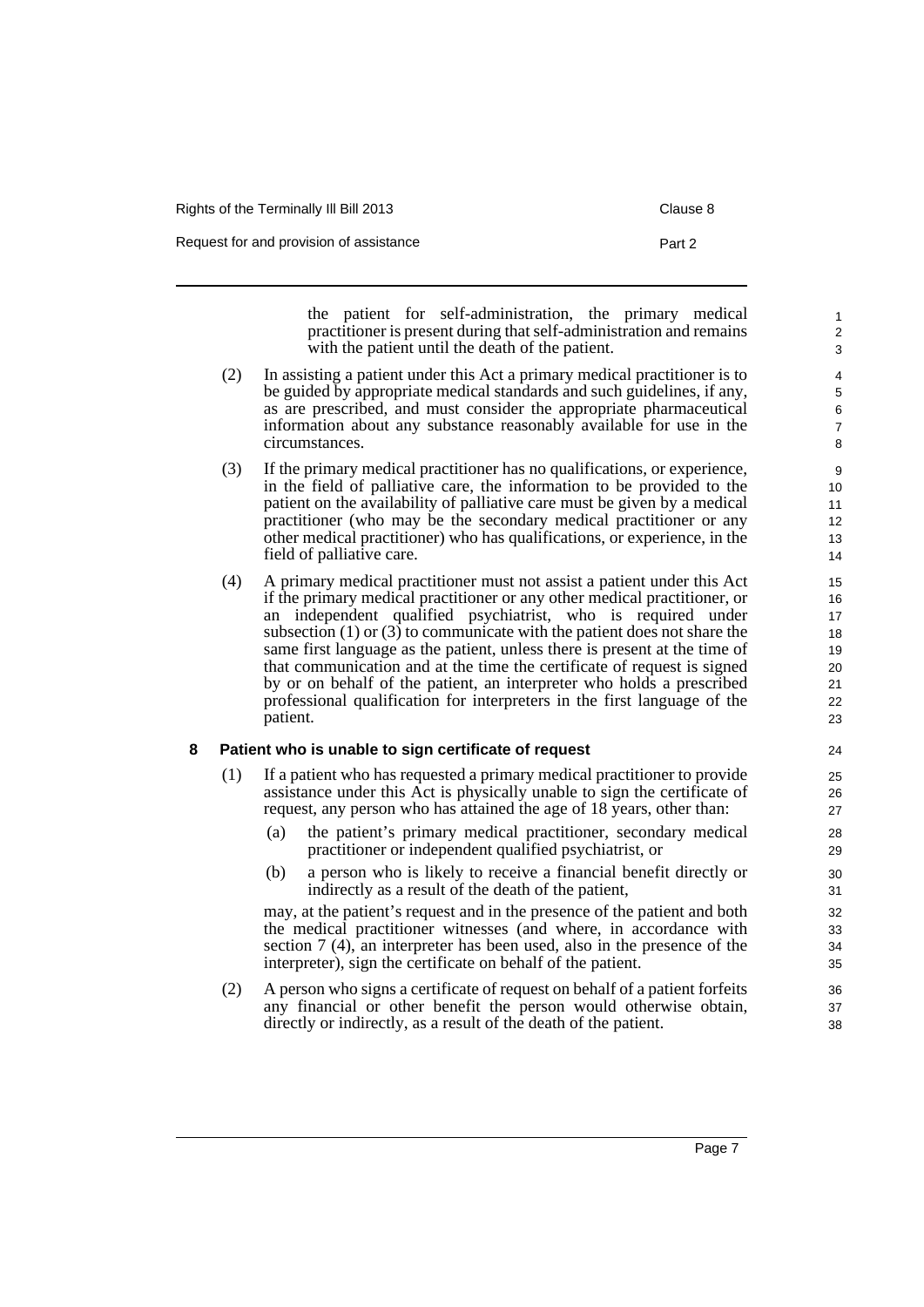#### Clause 9 Rights of the Terminally Ill Bill 2013

Part 2 Request for and provision of assistance

#### <span id="page-13-0"></span>**9 Right to rescind request**

(1) Despite anything in this Act, a patient may rescind a request for assistance under this Act at any time and in any manner.

(2) Where a patient rescinds a request, the primary medical practitioner must, as soon as practicable, destroy the certificate of request and note that fact on the patient's medical record.

#### <span id="page-13-1"></span>**10 Improper conduct**

| (1) | A person must not, by deception or improper influence, procure the |
|-----|--------------------------------------------------------------------|
|     | signing or witnessing of a certificate of request.                 |
|     | Maximum penalty: 200 penalty units or imprisonment for 4 years.    |

(2) A person found guilty of an offence against subsection (1) forfeits any financial or other benefit the person would otherwise obtain, directly or indirectly, as a result of the death of the patient, whether or not the death results from assistance provided under this Act.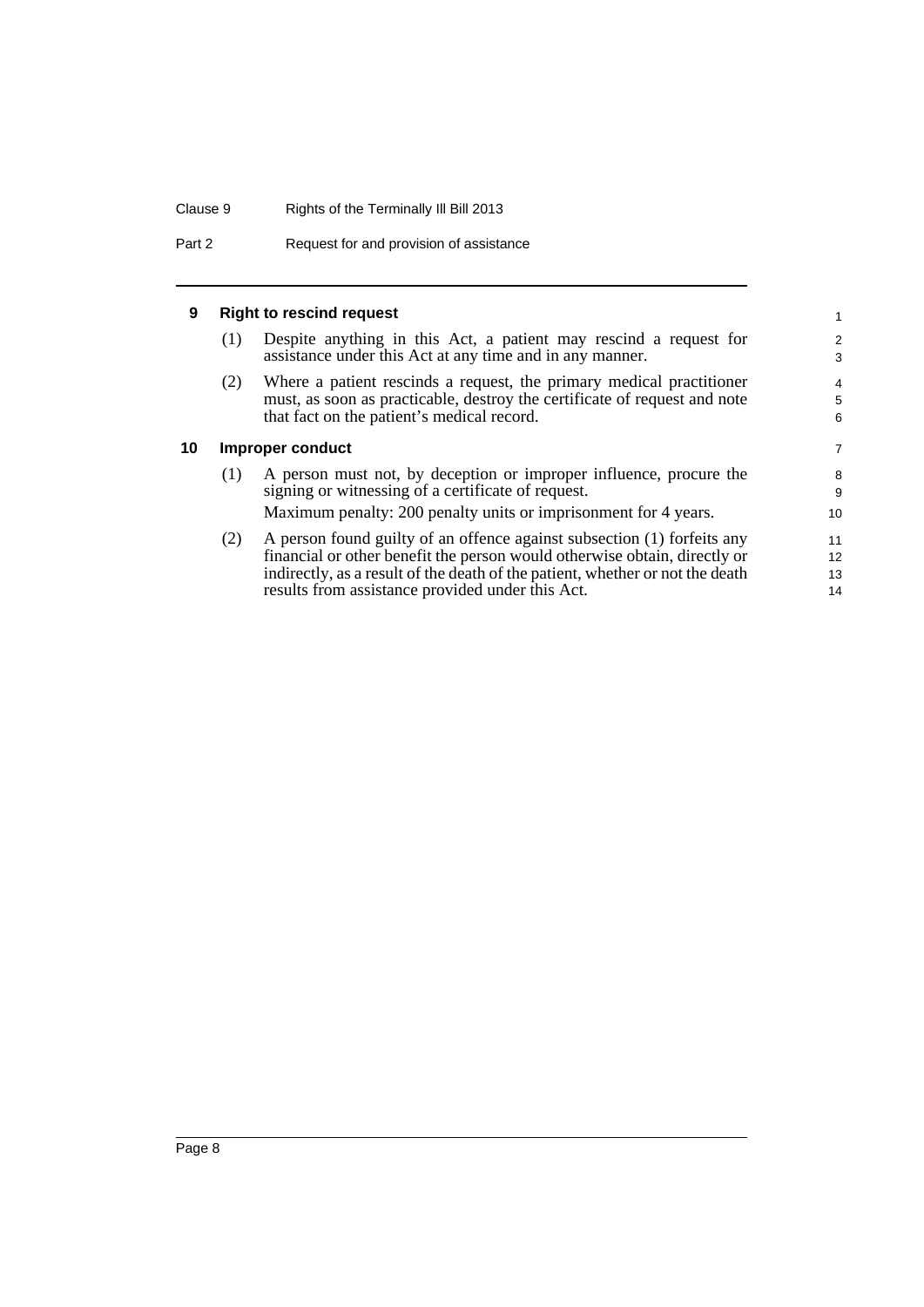| Rights of the Terminally III Bill 2013 | Clause 11 |
|----------------------------------------|-----------|
| Records and reporting of death         | Part 3    |

<span id="page-14-1"></span><span id="page-14-0"></span>

|    | Part 3 |     | Records and reporting of death |                                                                                                                                                                                                                                                                                                                                    |                            |
|----|--------|-----|--------------------------------|------------------------------------------------------------------------------------------------------------------------------------------------------------------------------------------------------------------------------------------------------------------------------------------------------------------------------------|----------------------------|
| 11 |        |     |                                | <b>Medical records to be kept</b>                                                                                                                                                                                                                                                                                                  | 2                          |
|    |        |     |                                | A primary medical practitioner who provides assistance in accordance<br>with a patient's request under this Act must file and, subject to this Act,<br>keep the following as part of the medical record of the patient:                                                                                                            | 3<br>4<br>5                |
|    |        | (a) |                                | a note of any oral request of the patient for the assistance,                                                                                                                                                                                                                                                                      | $\,6$                      |
|    |        | (b) |                                | the certificate of request,                                                                                                                                                                                                                                                                                                        | 7                          |
|    |        | (c) | request,                       | a record of the opinion of the primary medical practitioner as to<br>the patient's state of mind at the time of signing the certificate of                                                                                                                                                                                         | $\,$ 8 $\,$<br>9<br>10     |
|    |        | (d) |                                | the reports of the secondary medical practitioner referred to in<br>section $7(1)(i)$ and the independent qualified psychiatrist (and,<br>if applicable, independent qualified social worker) referred to in<br>section $7(1)(g)$ ,                                                                                                | 11<br>12<br>13<br>14       |
|    |        | (e) |                                | a note by the primary medical practitioner:                                                                                                                                                                                                                                                                                        | 15                         |
|    |        |     | (i)                            | certifying as to the independence of the patient's<br>secondary medical practitioner, independent qualified<br>psychiatrist and, if applicable, independent qualified social<br>worker, and                                                                                                                                        | 16<br>17<br>18<br>19       |
|    |        |     | (ii)                           | certifying as to the residential and period of practice<br>qualifications of the primary medical practitioner, and                                                                                                                                                                                                                 | 20<br>21                   |
|    |        |     | (iii)                          | indicating that all requirements under this Act have been<br>met, and                                                                                                                                                                                                                                                              | 22<br>23                   |
|    |        |     | (iv)                           | indicating the steps taken to carry out the request for<br>assistance, and                                                                                                                                                                                                                                                         | 24<br>25                   |
|    |        |     | (v)                            | including a notation of the substance prescribed by the<br>primary medical practitioner, and                                                                                                                                                                                                                                       | 26<br>27                   |
|    |        |     | (vi)                           | containing such other information as is prescribed by the<br>regulations.                                                                                                                                                                                                                                                          | 28<br>29                   |
|    |        |     |                                | Maximum penalty: 100 penalty units or imprisonment for 2 years.                                                                                                                                                                                                                                                                    | 30                         |
| 12 |        |     |                                | <b>Certification as to death</b>                                                                                                                                                                                                                                                                                                   | 31                         |
|    | (1)    |     |                                | For the purposes of section 39 of the <i>Births</i> , <i>Deaths and Marriages</i><br>Registration Act 1995, a primary medical practitioner who provides<br>assistance in accordance with a patient's request under this Act is to be<br>taken to have been responsible for the patient's medical care<br>immediately before death. | 32<br>33<br>34<br>35<br>36 |
|    | (2)    |     |                                | A death as the result of assistance provided under this Act is not, for that                                                                                                                                                                                                                                                       | 37                         |

<span id="page-14-2"></span>reason only, to be taken for the purposes of the application of Chapters 3

38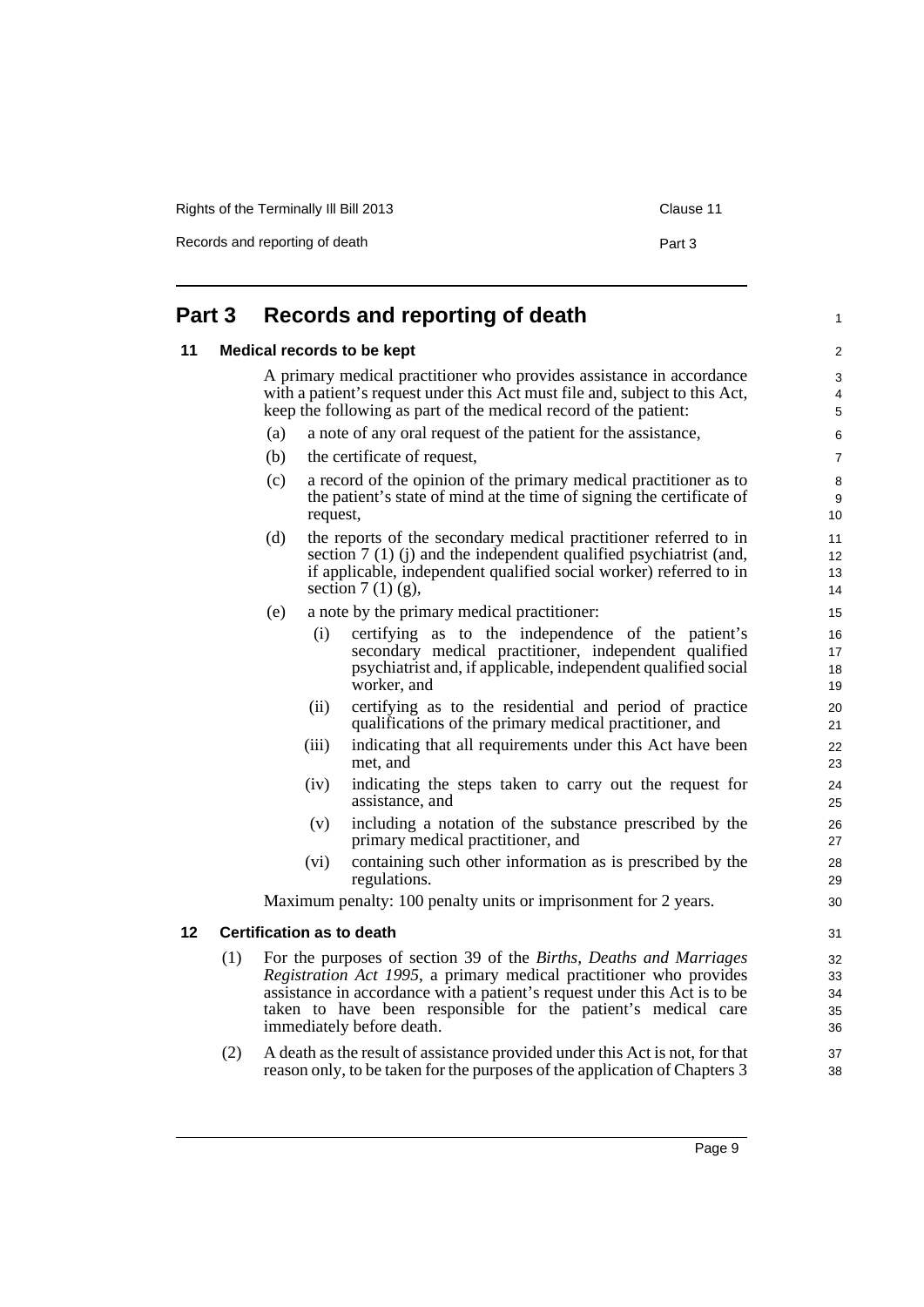#### Clause 13 Rights of the Terminally Ill Bill 2013

Part 3 Records and reporting of death

and 4 of the *Coroners Act 2009* to be violent or unnatural or to have occurred under suspicious or unusual circumstances.

(3) For the purposes of section 39 (1) (a) of the *Births, Deaths and Marriages Registration Act 1995*, the cause of death of a patient who dies as a result of assistance provided under this Act is taken to include the terminal illness of the patient and the assistance provided under this Act resulting in the death of the patient.

#### <span id="page-15-0"></span>**13 Medical record to be sent to Panel**

Within 14 days after the death of a patient as the result of assistance provided under this Act, the primary medical practitioner who provided the assistance must send to the Panel a copy of the notice given to the Registrar under section 39 of the *Births, Deaths and Marriages Registration Act 1995* and a copy of so much of the medical record of the patient (including that required by section 11 of this Act to be kept) as relates to the terminal illness and death of the patient.

14 15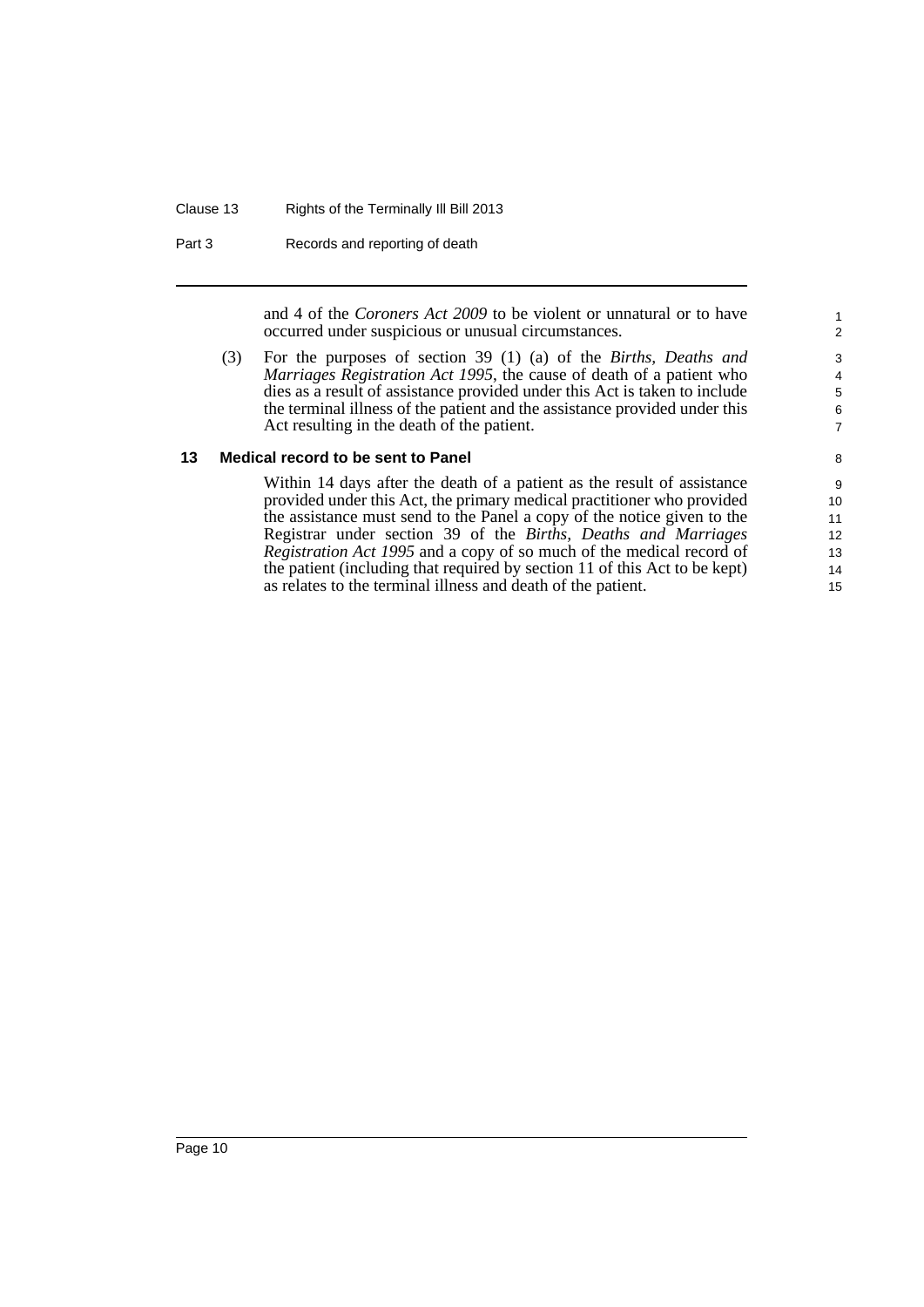| Rights of the Terminally III Bill 2013        | Clause 14 |
|-----------------------------------------------|-----------|
| <b>Voluntary Assisted Deaths Review Panel</b> | Part 4    |

<span id="page-16-3"></span><span id="page-16-2"></span><span id="page-16-1"></span><span id="page-16-0"></span>

| Part 4 |     | <b>Voluntary Assisted Deaths Review Panel</b>                          |                                                                                                                                                                                                                 |                     |
|--------|-----|------------------------------------------------------------------------|-----------------------------------------------------------------------------------------------------------------------------------------------------------------------------------------------------------------|---------------------|
| 14     |     | <b>Establishment and composition of Panel</b>                          |                                                                                                                                                                                                                 |                     |
|        | (1) | The Minister is to establish a Voluntary Assisted Deaths Review Panel. |                                                                                                                                                                                                                 |                     |
|        | (2) | follows:                                                               | The Panel is to consist of 6 members appointed by the Minister as                                                                                                                                               | 4<br>5              |
|        |     | (a)                                                                    | one member is to represent the Minister,                                                                                                                                                                        | 6                   |
|        |     | (b)                                                                    | one member is to represent the New South Wales Board of the<br>Medical Board of Australia,                                                                                                                      | $\overline{7}$<br>8 |
|        |     | (c)                                                                    | two members are to be experts in end-of-life care and<br>management,                                                                                                                                            | 9<br>10             |
|        |     | (d)                                                                    | one member is to be an ethicist,                                                                                                                                                                                | 11                  |
|        |     | (e)                                                                    | one member is to be a legal expert.                                                                                                                                                                             | 12                  |
|        | (3) |                                                                        | The Panel is to be supported and assisted in the exercise of its functions<br>by members of staff of the Ministry of Health.                                                                                    | 13<br>14            |
|        | (4) |                                                                        | The Minister is to appoint one member of the Panel as the chairperson<br>of the Panel.                                                                                                                          | 15<br>16            |
|        | (5) |                                                                        | Schedule 2 contains ancillary provisions relating to the members and<br>procedure of the Panel.                                                                                                                 | 17<br>18            |
| 15     |     |                                                                        | <b>Functions of Panel</b>                                                                                                                                                                                       | 19                  |
|        |     |                                                                        | The Panel has the following functions:                                                                                                                                                                          | 20                  |
|        |     | (a)                                                                    | to review each death that occurs as a result of assistance provided<br>under this Act, for the purpose of monitoring compliance with<br>this Act.                                                               | 21<br>22<br>23      |
|        |     | (b)                                                                    | to communicate to appropriate authorities any breach of this Act<br>that the Panel has identified in conducting any such review,                                                                                | 24<br>25            |
|        |     | (c)                                                                    | to report to Parliament on any matter relating to the functions of<br>the Panel.                                                                                                                                | 26<br>27            |
|        |     | (d)                                                                    | to provide advice to the Minister on, and to promote research into<br>matters arising out of, the operation of this Act,                                                                                        | 28<br>29            |
|        |     | (e)                                                                    | such other functions as are conferred or imposed on it by or under<br>this or any other Act.                                                                                                                    | 30<br>31            |
| 16     |     |                                                                        | Review of deaths resulting from assistance under Act                                                                                                                                                            | 32                  |
|        | (1) |                                                                        | As soon as practicable after the Panel receives a copy of a notice and<br>medical record relating to a patient under section $\overline{13}$ , the Panel is to<br>conduct a review of the death of the patient. | 33<br>34<br>35      |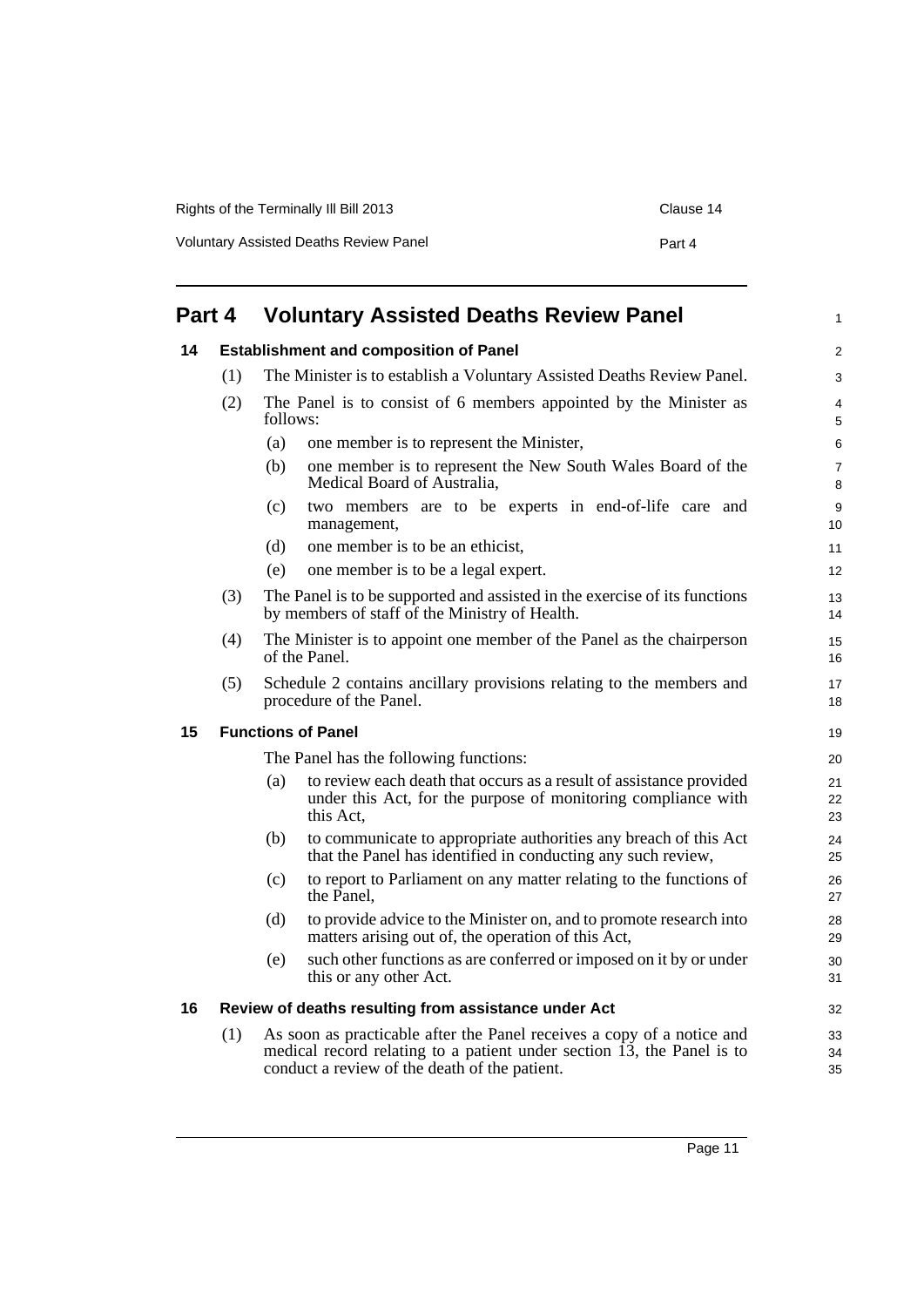#### Clause 17 Rights of the Terminally Ill Bill 2013

Part 4 Voluntary Assisted Deaths Review Panel

| (2) | In conducting a review, the Panel is to have regard to that notice and |
|-----|------------------------------------------------------------------------|
|     | medical record and any other information provided to the Panel under   |
|     | this Part.                                                             |

#### <span id="page-17-0"></span>**17 Requirement to provide information**

| (1) | For the purpose of conducting a review under this Part, the Panel may  |
|-----|------------------------------------------------------------------------|
|     | require any person to provide to the Panel any information or document |
|     | relating to the death of a patient that has occurred as a result of    |
|     | assistance provided under this Act.                                    |

- (2) A person of whom a requirement is made under this section:
	- (a) must comply with the requirement, and
	- (b) must not, in purported compliance with the requirement, provide information that he or she knows is false or misleading in a material particular.

Maximum penalty: 50 penalty units.

#### <span id="page-17-1"></span>**18 Referral of matter**

- (1) If, in reviewing a death of a patient as a result of assistance provided under this Act, the Panel considers that a breach of this Act has occurred in connection with the death of that patient or the assistance provided, the Panel may refer the matter for investigation or other action to any person or body (the *relevant authority*) considered by the Panel to be appropriate in the circumstances.
- (2) The Panel may, when referring a matter, recommend what action should be taken by the relevant authority and the time within which it should be taken.
- (3) The Panel may communicate to the relevant authority any information that the Panel has obtained during the review of the death of the patient.
- (4) The Panel must not refer a matter to a relevant authority except after appropriate consultation with the relevant authority and after taking into consideration the views of the relevant authority with whom it has consulted.

#### <span id="page-17-2"></span>**19 Confidentiality of information**

- (1) This section applies to the following:
	- (a) a member of the Panel,
	- (b) a person or body to whom a matter has been referred under this Part,
	- (c) a member of staff of the Ministry of Health who is supporting and assisting the Panel in the exercise of its functions,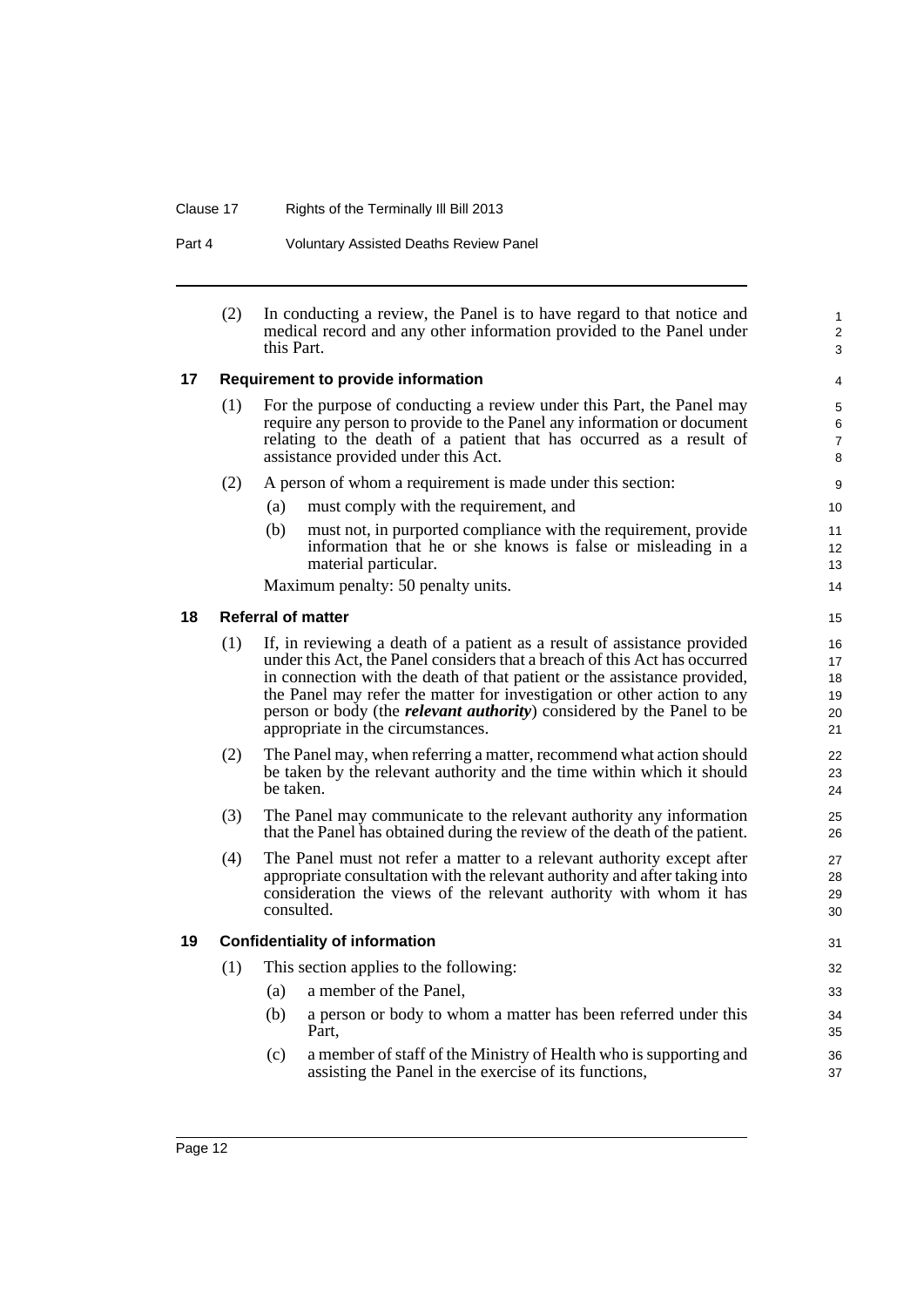Voluntary Assisted Deaths Review Panel **Part 4** Part 4

- (d) any other person who acquires information in the administration of this Act.
- (2) A person must not, directly or indirectly, make a record of, or disclose to any person, any information acquired by the person by the operation of this Act, except for the purpose of exercising a function under this Act in good faith or otherwise in connection with the administration of this Act, or for other lawful excuse. Maximum penalty: 50 penalty units.

#### <span id="page-18-0"></span>**20 Reports to Parliament**

- (1) The Panel may, at any time, and must, at least once a year, make a report on any matter relating to the functions of the Panel to the Presiding Officer of each House of Parliament and must also provide the Minister with a copy of the report.
- (2) The Panel may include in a report under this section a recommendation that the report be made public immediately.

#### <span id="page-18-1"></span>**21 Procedure for reporting**

- (1) A copy of a report made or furnished to the Presiding Officer of a House of Parliament under this Part must be laid before that House on the next sitting day of that House after it is received by the Presiding Officer.
- (2) If a report includes a recommendation by the Panel that the report be made public immediately, the Presiding Officer of a House of Parliament may make it public whether or not that House is in session and whether or not the report has been laid before that House.
- (3) A report that is made public by a Presiding Officer of a House of Parliament before it is laid before that House attracts the same privileges and immunities as it would if it had been laid before that House.
- (4) A Presiding Officer need not inquire whether all or any conditions precedent have been satisfied as regards a report purporting to have been made and provided in accordance with this Part.
- (5) A report of the Panel under this Part may be presented separately from any other such report or together with any other such report.
- (6) In this Part, a reference to a Presiding Officer of a House of Parliament is a reference to the President of the Legislative Council or the Speaker of the Legislative Assembly. If there is a vacancy in the office of President, the reference to the President is taken to be a reference to the Clerk of the Legislative Council and, if there is a vacancy in the office of Speaker, the reference to the Speaker is taken to be a reference to the Clerk of the Legislative Assembly.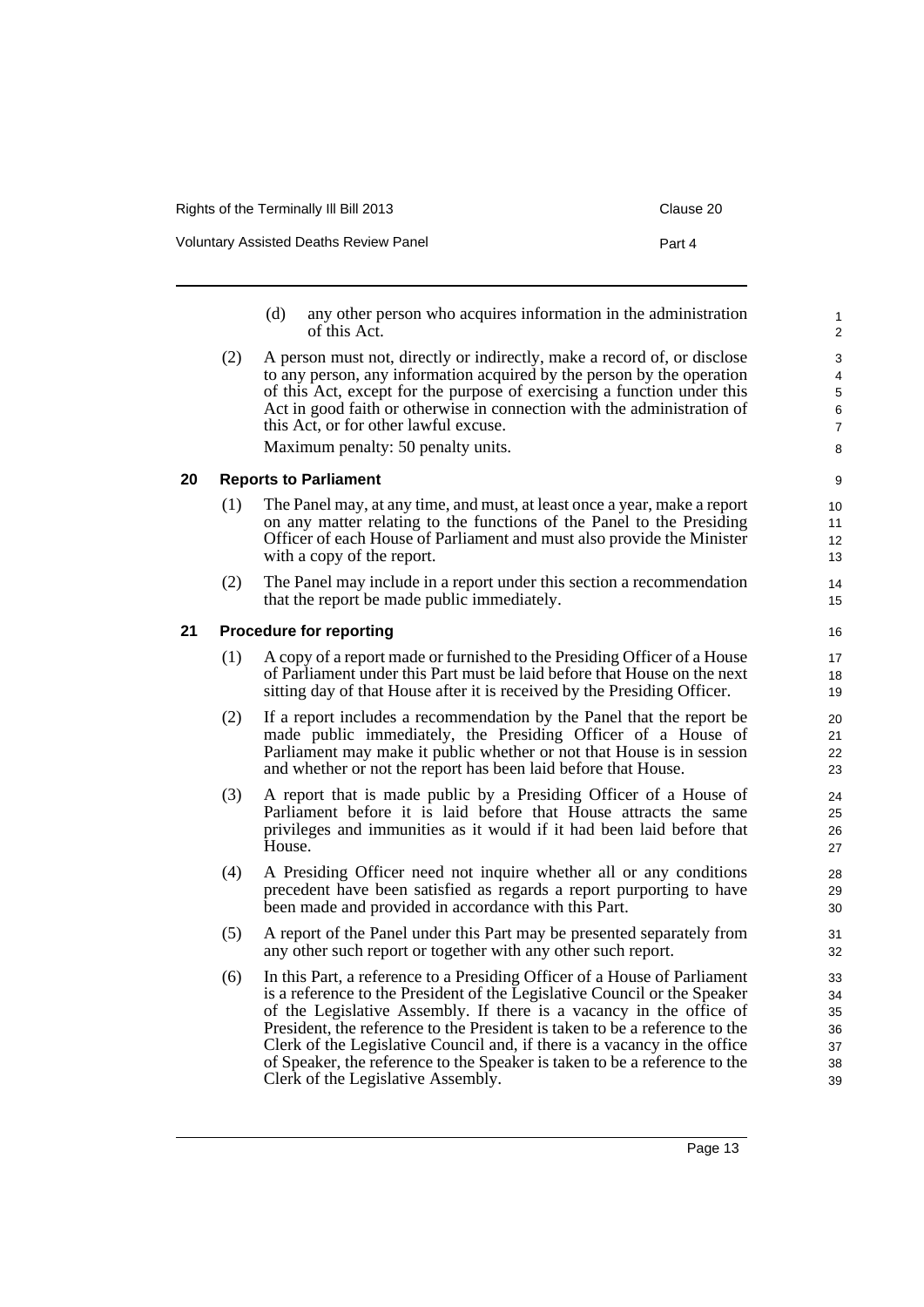#### Clause 22 Rights of the Terminally Ill Bill 2013

Part 5 Miscellaneous

### <span id="page-19-0"></span>**Part 5 Miscellaneous**

#### <span id="page-19-1"></span>**22 Construction of Act**

- (1) Despite any provision of the *Crimes Act 1900* or any other Act or law, an action taken in accordance with this Act by a medical practitioner or by a health care provider on the instructions of a medical practitioner does not constitute an offence against the *Crimes Act 1900* or any other Act or law, or an attempt to commit such an offence, a conspiracy to commit such an offence, or an offence of aiding, abetting, counselling or procuring the commission of such an offence.
- (2) Assistance provided in compliance with this Act by a primary medical practitioner, and any action taken by a health care provider at the direction of a primary medical practitioner for the purpose of the provision of that assistance, is taken to be medical treatment for the purposes of the law.

#### <span id="page-19-2"></span>**23 Certificate of request is evidence**

A document purporting to be a certificate of request is, in any proceedings before a court, admissible in evidence and is prima facie evidence of the request by the person who purported to sign it, or on whose behalf it purports to have been signed, for assistance under this Act.

#### <span id="page-19-3"></span>**24 Effect on construction of wills, contracts and statutes**

- (1) Any will, contract or other agreement, whether or not in writing or executed or made before or after the commencement of this Act, to the extent that it affects whether a person may make or rescind a request for assistance under this Act, or the provision of such assistance, is not valid.
- (2) An obligation owing under a contract, whether made before or after the commencement of this Act, is not to be conditioned on or affected by the making or rescinding of a request for assistance under this Act or the provision of that assistance.

#### <span id="page-19-4"></span>**25 Insurance or annuity policies**

The sale, procurement or issuing of any life, health or accident insurance or annuity policy or the rate charged for such a policy is not to be conditioned on or affected by the making or rescinding of, or failure to make, a request for assistance under this Act or the provision of that assistance.

1

 $\overline{2}$ 3 4

14 15

16 17 18

> 29 30 31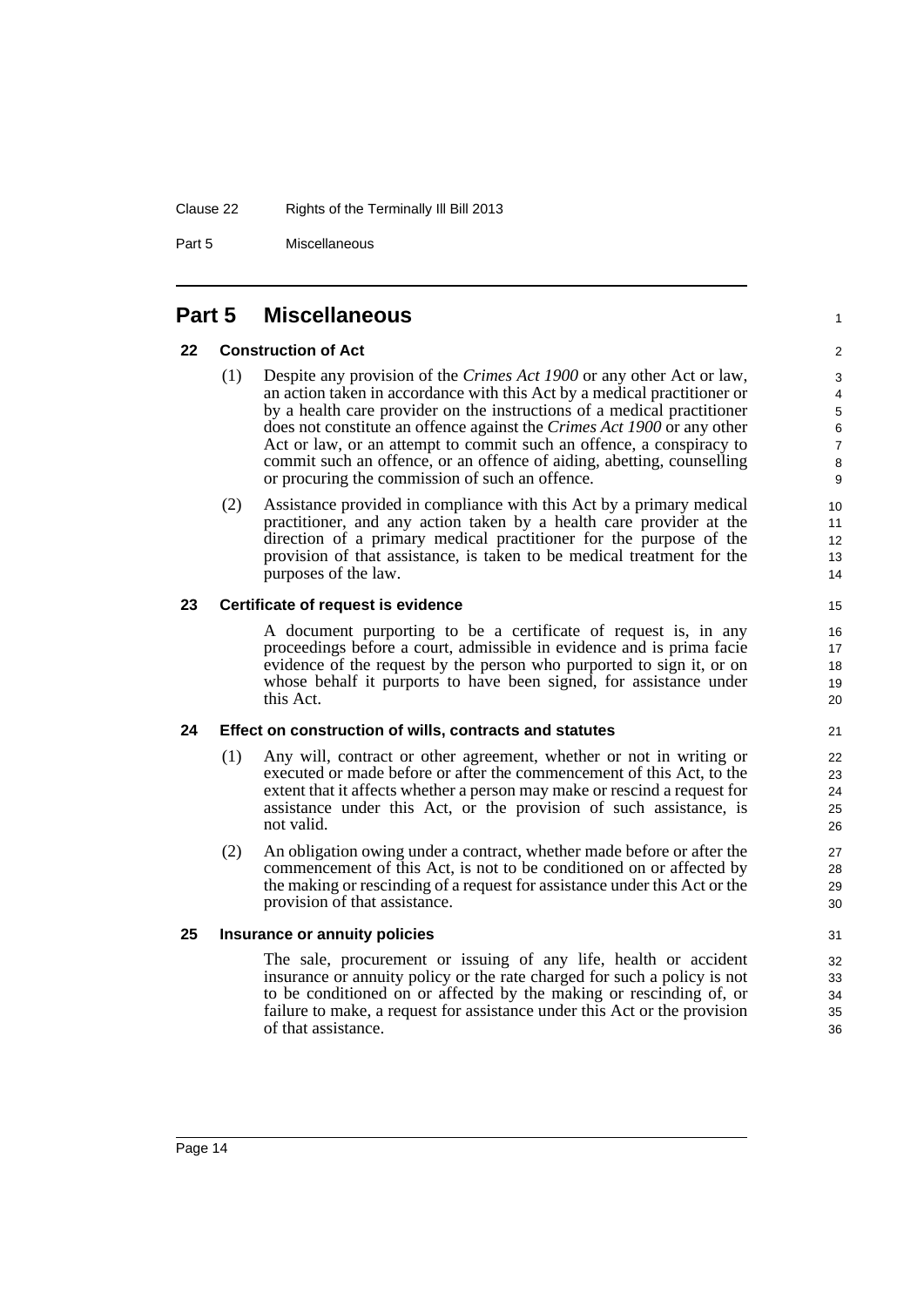Rights of the Terminally III Bill 2013 Clause 26

Miscellaneous **Part 5** 

#### <span id="page-20-0"></span>**26 Immunities**

- (1) A person is not subject to civil or criminal action or professional disciplinary action for anything done in good faith and without negligence in compliance with this Act, including being present when a patient takes a substance prescribed for or supplied to the patient as the result of assistance under this Act to end the patient's life.
- (2) A professional organisation or association or health care provider must not subject a person to censure, discipline, suspension, loss of licence, certificate or other authority to practise, loss of privilege, loss of membership or other penalty for anything that, in good faith and without negligence, was done or refused to be done by the person and which may under this Act lawfully be done or refused to be done.
- (3) A request by a patient for assistance under this Act, or provision of such assistance in good faith by a primary medical practitioner in compliance with this Act, does not constitute neglect for any purpose of law or alone constitute or indicate grounds for the making of orders under the *Guardianship Act 1987*.
- (4) A health care provider is not under any duty, whether by contract, statute or other legal requirement, to participate in the provision of assistance to a patient under this Act.
- (5) If a health care provider is unable or unwilling to carry out a direction of a primary medical practitioner for the purpose of the primary medical practitioner assisting a patient under this Act, that health care provider must comply with any request (of the patient or a person acting on behalf of the patient) to transfer a copy of the patient's medical records to a new health care provider.

#### <span id="page-20-1"></span>**27 Regulations**

The Governor may make regulations, not inconsistent with this Act, for or with respect to any matter that by this Act is required or permitted to be prescribed or that is necessary or convenient to be prescribed for carrying out or giving effect to this Act.

#### <span id="page-20-2"></span>**28 Nature of proceedings for offences**

- (1) Except as provided by subsection (2), proceedings for an offence under this Act may be dealt with summarily before the Local Court.
- (2) Proceedings for an offence under section 6 or 10 of this Act are to be dealt with on indictment.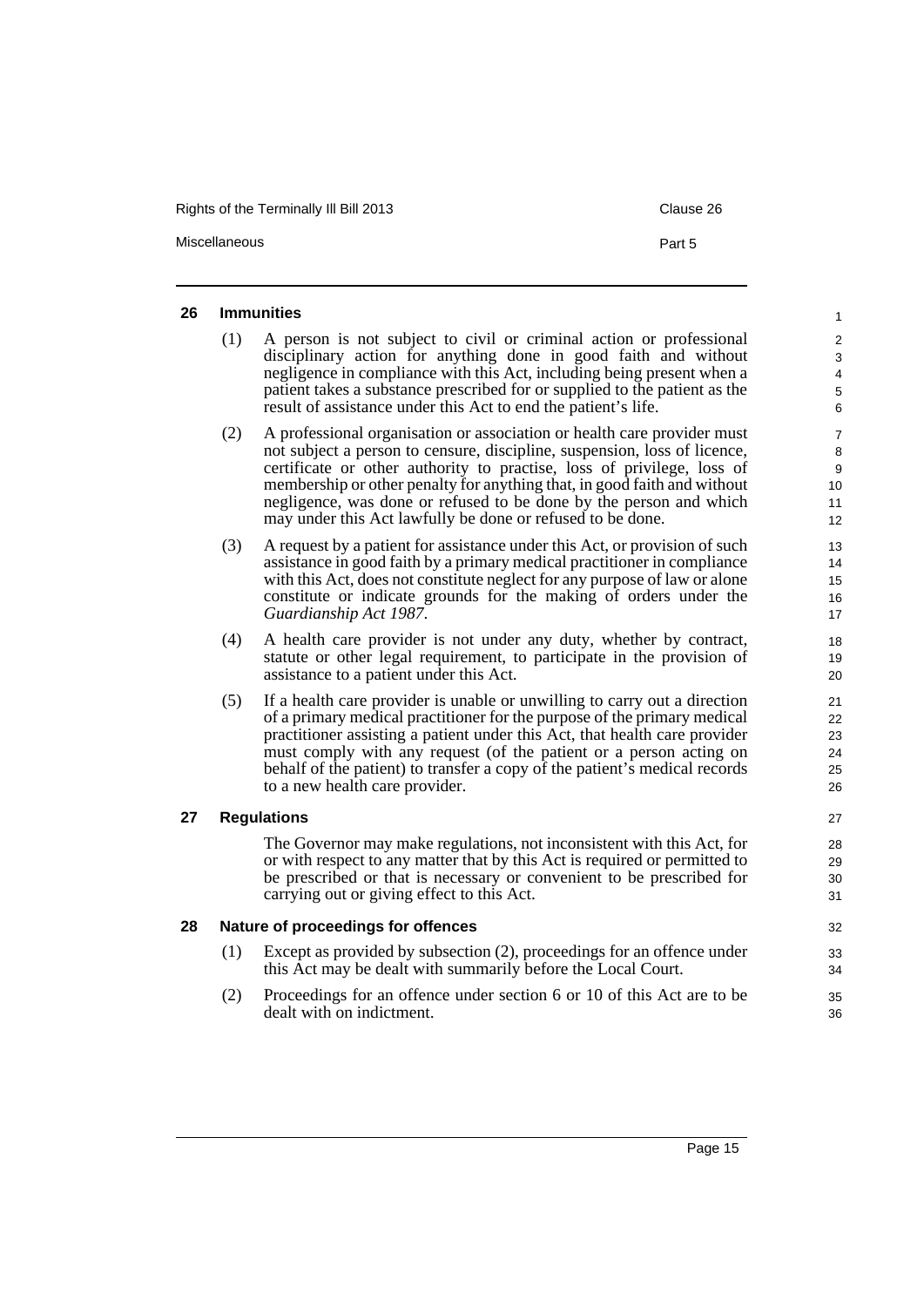## Clause 29 Rights of the Terminally Ill Bill 2013

Part 5 Miscellaneous

#### <span id="page-21-0"></span>**29 Review of Act**

| <b>Review of Act</b> |                                                                                                                                                                                                |                                      |
|----------------------|------------------------------------------------------------------------------------------------------------------------------------------------------------------------------------------------|--------------------------------------|
| (1)                  | The Minister is to review this Act to determine whether the policy<br>objectives of the Act remain valid and whether the terms of the Act<br>remain appropriate for securing those objectives. | $\mathcal{P}$<br>3<br>$\overline{4}$ |
| (2)                  | The review is to be undertaken as soon as possible after the period of<br>5 years from the commencement of this Act.                                                                           | 5<br>6                               |
| (3)                  | A report on the outcome of the review is to be tabled in each House of<br>Parliament within 12 months after the end of the period of 5 years.                                                  | 7<br>8                               |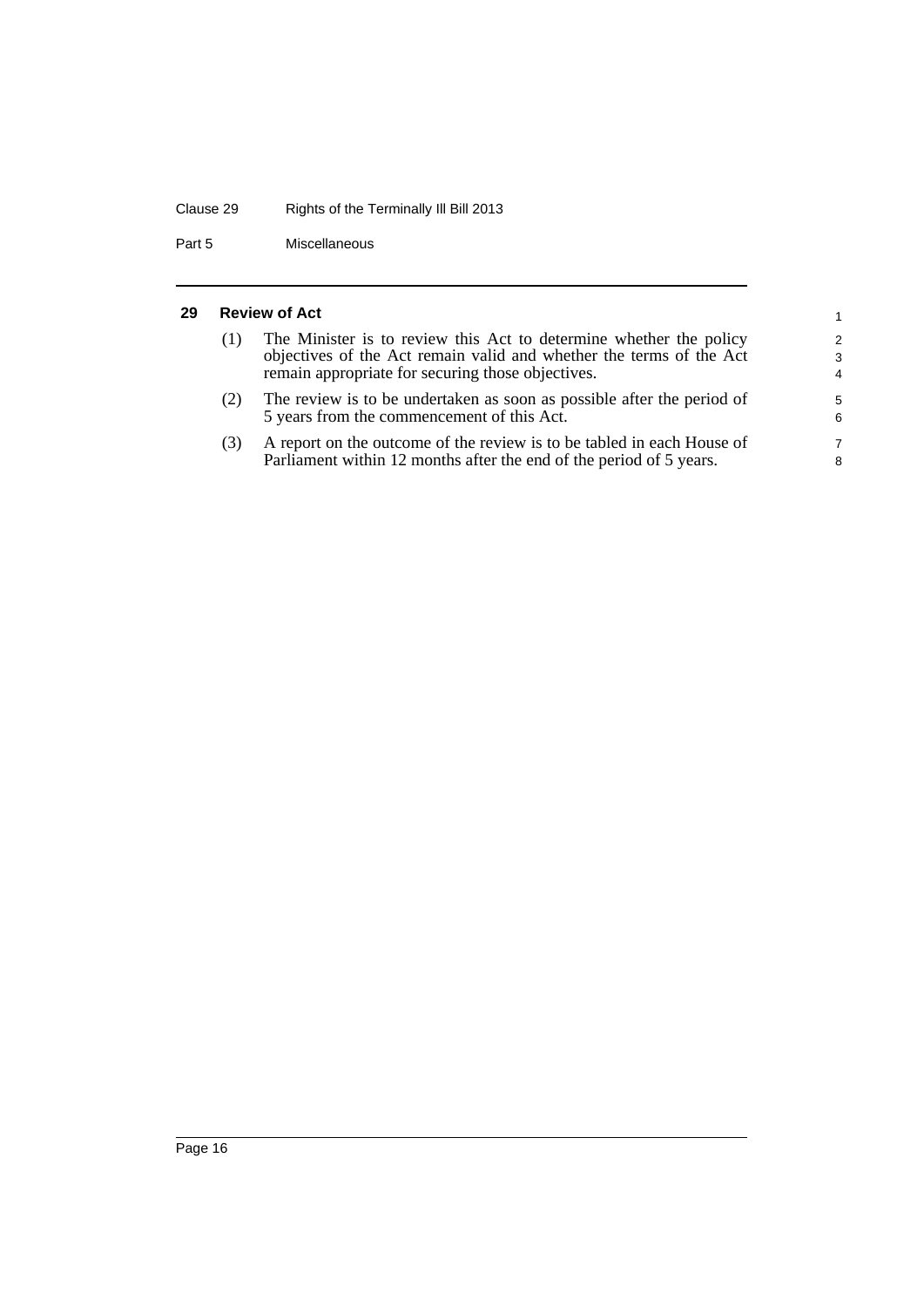Form Schedule 1

1

# <span id="page-22-0"></span>**Schedule 1 Form**

|        |                                                                                                                                                                                                                                                                                                                                                                              | (Section 3)<br>2         |
|--------|------------------------------------------------------------------------------------------------------------------------------------------------------------------------------------------------------------------------------------------------------------------------------------------------------------------------------------------------------------------------------|--------------------------|
| Form 1 | Request for assistance to end my life in a humane and<br>dignified manner                                                                                                                                                                                                                                                                                                    | 3<br>4                   |
|        | (Rights of the Terminally III Act 2013, section 7)                                                                                                                                                                                                                                                                                                                           | 5                        |
|        | primary medical practitioner that I am suffering from an illness that will ultimately result in<br>my death and this has been confirmed by a secondary medical practitioner.                                                                                                                                                                                                 | 6<br>$\overline{7}$<br>8 |
|        | I am experiencing pain, suffering or distress to an extent unacceptable to me.                                                                                                                                                                                                                                                                                               | 9                        |
|        | I have been fully informed of the nature of my illness and its likely course and of the medical<br>treatment, including palliative care, counselling and psychiatric support and measures for<br>keeping me alive, that might be available to me and I am satisfied that there is no medical<br>treatment reasonably available that is acceptable to me in my circumstances. | 10<br>11<br>12<br>13     |
|        | I request my primary medical practitioner to assist me to end my life in a humane and<br>dignified manner.                                                                                                                                                                                                                                                                   | 14<br>15                 |
|        | I understand that I have the right to rescind this request at any time.                                                                                                                                                                                                                                                                                                      | 16                       |
|        |                                                                                                                                                                                                                                                                                                                                                                              | 17                       |
|        |                                                                                                                                                                                                                                                                                                                                                                              | 18                       |
|        | <b>Declaration of witnesses</b>                                                                                                                                                                                                                                                                                                                                              | 19                       |
|        | I declare that:                                                                                                                                                                                                                                                                                                                                                              | 20                       |
| (a)    | the person signing this request, or on whose behalf it is signed under section $8(1)$ of<br>the Rights of the Terminally Ill Act 2013, is personally known to me, and                                                                                                                                                                                                        | 21<br>22                 |
| (b)    | she/he is a patient under my care, and                                                                                                                                                                                                                                                                                                                                       | 23                       |
| (c)    | she/he signed the request, or the request was signed on her/his behalf, in my presence<br>and in the presence of the secondary medical practitioner, and                                                                                                                                                                                                                     | 24<br>25                 |
| (d)    | I am satisfied that she/he has decision-making capacity and that her/his decision to<br>request assistance to end her/his life has been made freely, voluntarily and after due<br>consideration, and                                                                                                                                                                         | 26<br>27<br>28           |
| (e)    | I am satisfied that the conditions of section 7 of the Rights of the Terminally Ill<br>Act 2013 have been or will be complied with.                                                                                                                                                                                                                                          | 29<br>30                 |
|        |                                                                                                                                                                                                                                                                                                                                                                              | 31                       |
|        | [patient's primary medical practitioner]                                                                                                                                                                                                                                                                                                                                     | 32                       |
|        | I declare that:                                                                                                                                                                                                                                                                                                                                                              | 33                       |
| (a)    | the person signing this request, or on whose behalf it is signed under section 8 (1) of<br>the Rights of the Terminally Ill Act 2013, is personally known to me, and                                                                                                                                                                                                         | 34<br>35                 |
| (b)    | I have discussed her/his case with her/him and her/his medical practitioner, and                                                                                                                                                                                                                                                                                             | 36                       |
| (c)    | she/he signed the request, or the request was signed on her/his behalf, in my presence<br>and in the presence of her/his primary medical practitioner, and                                                                                                                                                                                                                   | 37<br>38                 |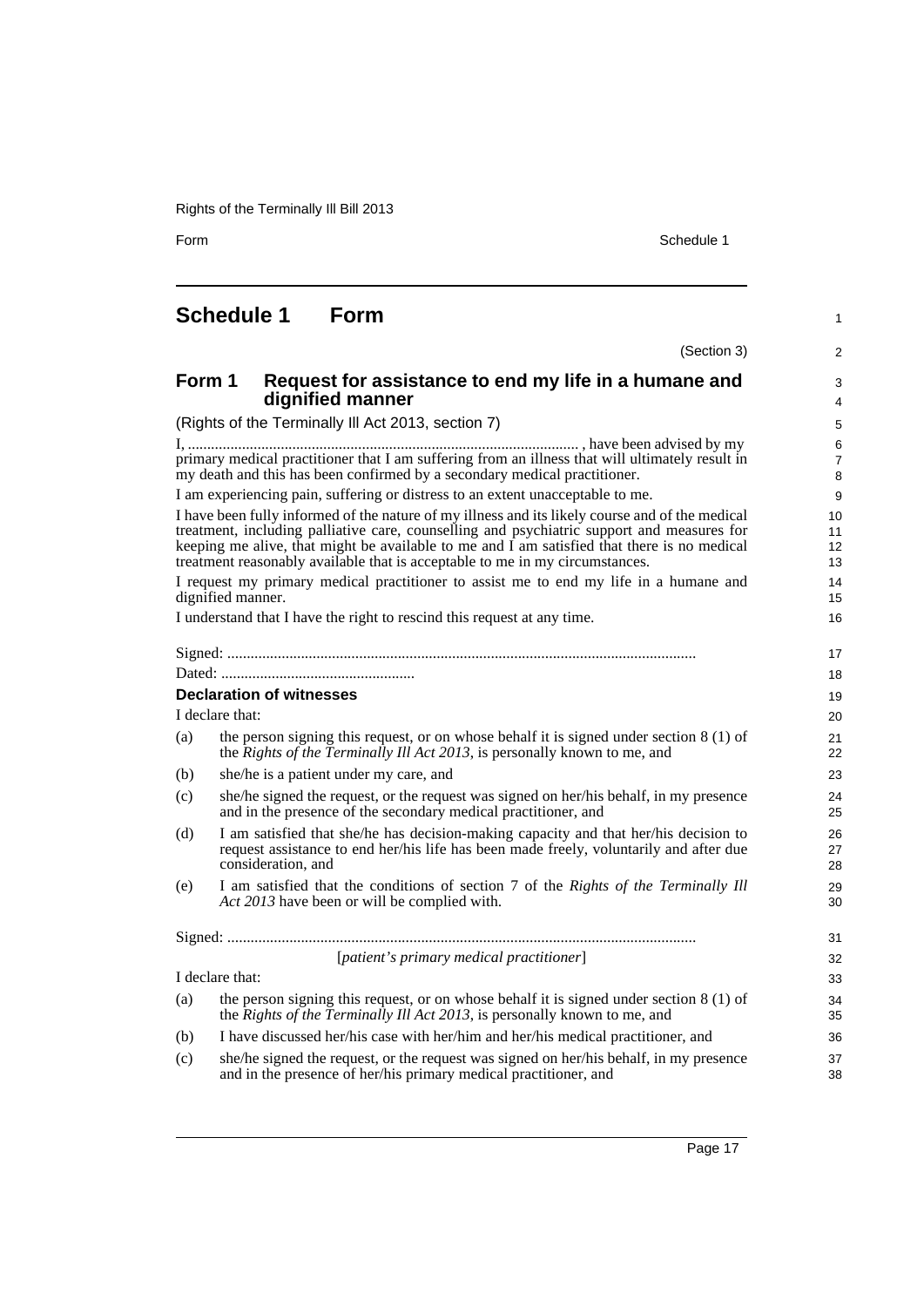Form Schedule 1

| (d) | I am satisfied that she/he has decision-making capacity and that her/his decision to<br>request assistance to end her/his life has been made freely, voluntarily and after due<br>consideration, and | $\mathbf{1}$<br>$\overline{c}$<br>3 |
|-----|------------------------------------------------------------------------------------------------------------------------------------------------------------------------------------------------------|-------------------------------------|
| (e) | I am satisfied that the conditions of section 7 of the Rights of the Terminally Ill<br>Act 2013 have been or will be complied with.                                                                  | 4<br>5                              |
|     |                                                                                                                                                                                                      | 6                                   |
|     | [secondary medical practitioner]                                                                                                                                                                     | $\overline{7}$                      |
|     | <b>Declaration of interpreter</b>                                                                                                                                                                    | 8                                   |
|     | [Where under section $7(4)$ of the Rights of the Terminally Ill Act 2013 an interpreter is<br>required to be present]                                                                                | 9<br>10                             |
|     | I declare that:                                                                                                                                                                                      | 11                                  |
| (a) | the person signing this request, or on whose behalf it is signed under section $8(1)$ of<br>the Rights of the Terminally Ill Act 2013, is known to me, and                                           | 12<br>13                            |
| (b) | I am an interpreter qualified to interpret in the first language of the patient as required<br>by section 7 (4) of the Rights of the Terminally Ill Act 2013, and                                    | 14<br>15                            |
| (c) | I have interpreted for the patient in connection with the completion and signing of this<br>certificate, and                                                                                         | 16<br>17                            |
| (d) | in my opinion, the patient understands the meaning and nature of this certificate.                                                                                                                   | 18                                  |
|     |                                                                                                                                                                                                      | 19                                  |
|     | [qualified interpreter]                                                                                                                                                                              | 20                                  |
|     |                                                                                                                                                                                                      |                                     |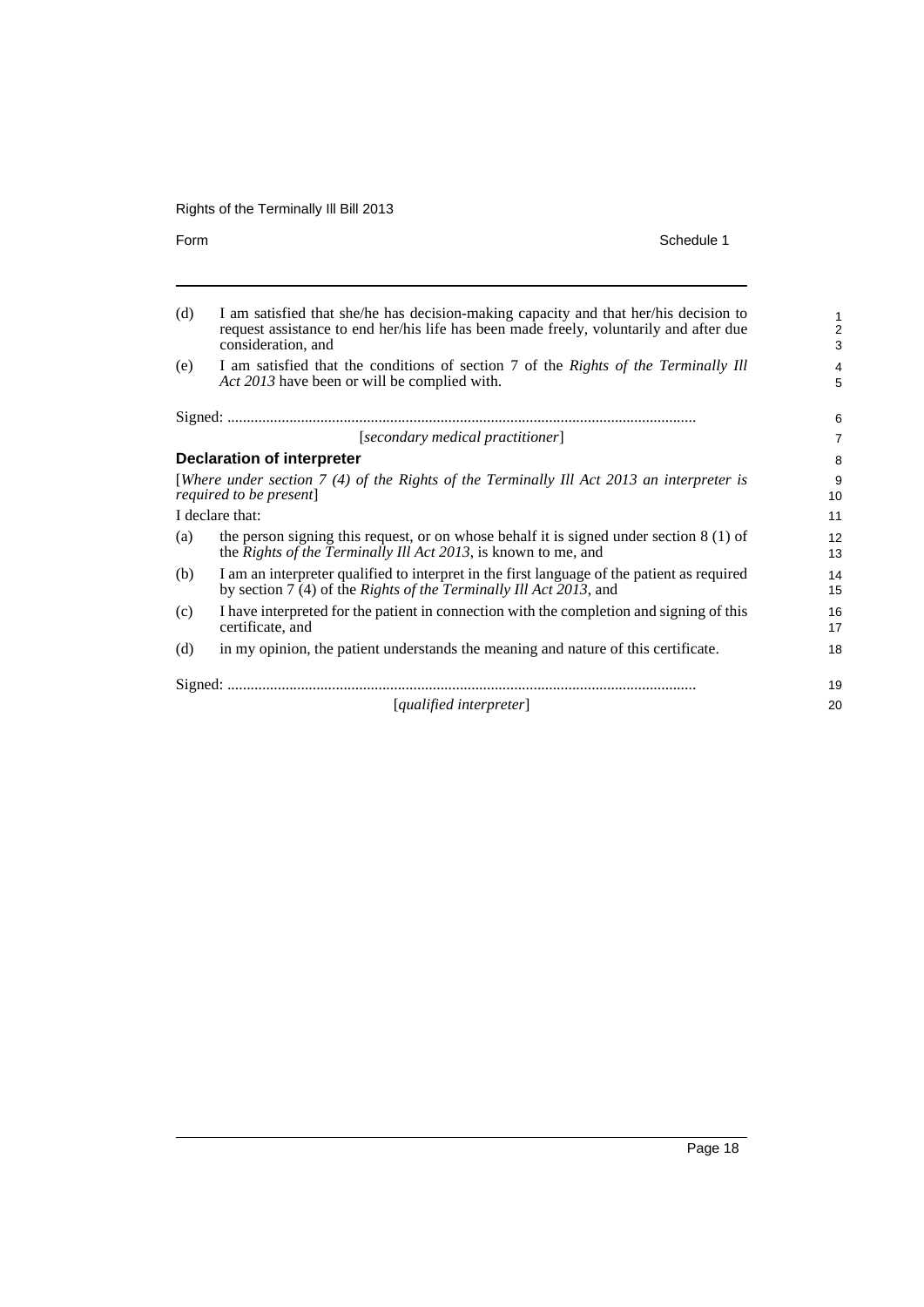Members and procedure of Panel Schedule 2

<span id="page-24-0"></span>

|              | <b>Schedule 2</b> |                     | <b>Members and procedure of Panel</b>                                                                                                  | $\mathbf{1}$    |
|--------------|-------------------|---------------------|----------------------------------------------------------------------------------------------------------------------------------------|-----------------|
|              |                   |                     | (Section 14)                                                                                                                           | $\overline{2}$  |
| 1            |                   | <b>Definitions</b>  |                                                                                                                                        | 3               |
|              |                   |                     | In this Schedule:                                                                                                                      | 4               |
|              |                   |                     | <b>Chairperson</b> means the Chairperson of the Panel.                                                                                 | 5               |
|              |                   |                     | <i>member</i> means a member of the Panel.                                                                                             | 6               |
| $\mathbf{2}$ |                   |                     | Term of office of members                                                                                                              | $\overline{7}$  |
|              |                   |                     | A member holds office for such period (not exceeding 3 years) as may                                                                   | 8               |
|              |                   |                     | be specified in the member's instrument of appointment, but is eligible                                                                | 9               |
|              |                   |                     | (if otherwise qualified) for re-appointment.                                                                                           | 10 <sup>1</sup> |
| 3            |                   | <b>Remuneration</b> |                                                                                                                                        | 11              |
|              |                   |                     | A member is entitled to be paid such remuneration (including travelling                                                                | 12              |
|              |                   |                     | and subsistence allowances) as the Minister may from time to time<br>determine in respect of the member.                               | 13              |
|              |                   |                     |                                                                                                                                        | 14              |
| 4            |                   |                     | Vacancy in office of member                                                                                                            | 15              |
|              | (1)               |                     | The office of a member becomes vacant if the member:                                                                                   | 16              |
|              |                   | (a)                 | dies, or                                                                                                                               | 17              |
|              |                   | (b)                 | completes a term of office and is not re-appointed, or                                                                                 | 18              |
|              |                   | (c)                 | resigns the office by instrument in writing addressed to the                                                                           | 19              |
|              |                   |                     | Minister, or                                                                                                                           | 20              |
|              |                   | (d)                 | is absent from 4 consecutive meetings of the Panel of which                                                                            | 21              |
|              |                   |                     | reasonable notice has been given to the member personally or in<br>the ordinary course of post, except on leave granted by the Panel   | 22<br>23        |
|              |                   |                     | or unless, before the expiration of 4 weeks after the last of those                                                                    | 24              |
|              |                   |                     | meetings, the member is excused by the Panel for having been                                                                           | 25              |
|              |                   |                     | absent from those meetings, or                                                                                                         | 26              |
|              |                   | (e)                 | becomes bankrupt, applies to take the benefit of any law for the<br>relief of bankrupt or insolvent debtors, compounds with his or her | 27<br>28        |
|              |                   |                     | creditors or makes an assignment of his or her remuneration for                                                                        | 29              |
|              |                   |                     | their benefit, or                                                                                                                      | 30              |
|              |                   | (f)                 | becomes a mentally incapacitated person, or                                                                                            | 31              |
|              |                   | (g)                 | is convicted in New South Wales of an offence that is punishable                                                                       | 32              |
|              |                   |                     | by imprisonment for 12 months or more or is convicted<br>elsewhere than in New South Wales of an offence that, if                      | 33<br>34        |
|              |                   |                     | committed in New South Wales, would be an offence so                                                                                   | 35              |
|              |                   |                     | punishable, or                                                                                                                         | 36              |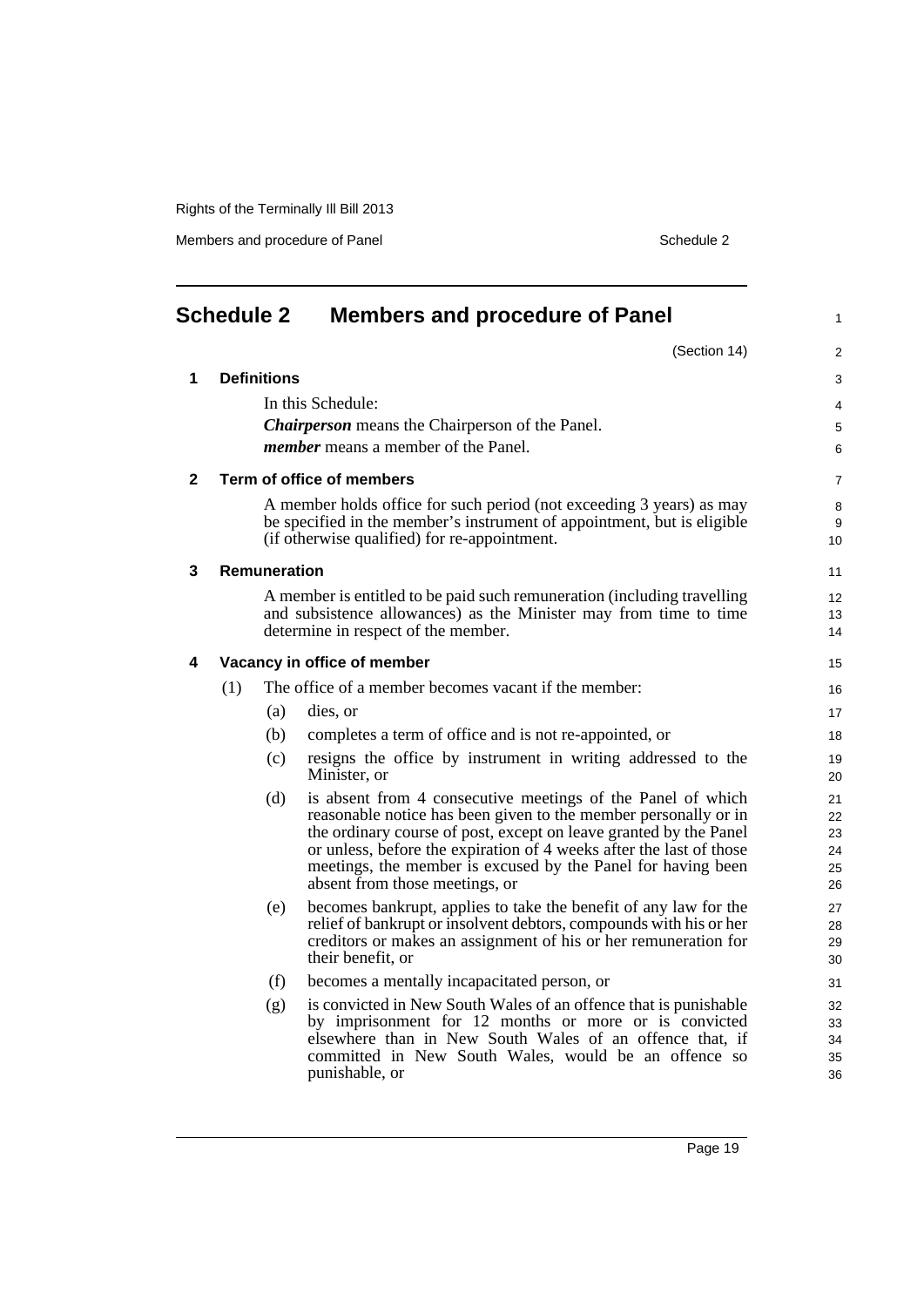|   |     | is removed from office by the Minister under subclause (3).<br>(h)                                                                                                                                                                | 1                    |  |
|---|-----|-----------------------------------------------------------------------------------------------------------------------------------------------------------------------------------------------------------------------------------|----------------------|--|
|   | (2) | The Chairperson is taken to have vacated office as Chairperson if the<br>person:                                                                                                                                                  |                      |  |
|   |     | resigns office by instrument in writing addressed to the Minister,<br>(a)<br><sub>or</sub>                                                                                                                                        | 4<br>5               |  |
|   |     | ceases to be a member of the Panel.<br>(b)                                                                                                                                                                                        | 6                    |  |
|   | (3) | The Minister may at any time remove a member from office for<br>incapacity, incompetence or misbehaviour.                                                                                                                         | 7<br>8               |  |
|   | (4) | If the office of a member becomes vacant, another person is, subject to<br>this Schedule, to be appointed to fill the vacancy.                                                                                                    | 9<br>10              |  |
| 5 |     | Members not prevented from holding other offices                                                                                                                                                                                  | 11                   |  |
|   |     | If by or under any other Act provision is made:                                                                                                                                                                                   | 12                   |  |
|   |     | requiring a person who is the holder of a specified office to<br>(a)<br>devote the whole of his or her time to the duties of that office, or                                                                                      | 13<br>14             |  |
|   |     | (b)<br>prohibiting the person from engaging in employment outside the<br>duties of that office,                                                                                                                                   | 15<br>16             |  |
|   |     | the provision does not operate to disqualify the person from holding that<br>office and also the office of a member or from accepting and retaining<br>any remuneration payable to the person under this Act as such a<br>member. | 17<br>18<br>19<br>20 |  |
| 6 |     | <b>Member holds statutory office</b>                                                                                                                                                                                              | 21                   |  |
|   |     | A member holds a statutory office and is not employed in the Public<br>Service.                                                                                                                                                   | 22<br>23             |  |
| 7 |     | <b>General procedure</b>                                                                                                                                                                                                          | 24                   |  |
|   |     | The procedure for the calling of meetings of the Panel and for the<br>conduct of business at those meetings is, subject to this Act and the<br>regulations, to be as determined by the Panel.                                     | 25<br>26<br>27       |  |
| 8 |     | <b>Quorum for meetings</b>                                                                                                                                                                                                        | 28                   |  |
|   |     | The quorum for a meeting of the Panel is 4 members.                                                                                                                                                                               | 29                   |  |
| 9 |     | <b>Presiding member</b>                                                                                                                                                                                                           | 30                   |  |
|   | (1) | The Chairperson is to preside at a meeting of the Panel.                                                                                                                                                                          | 31                   |  |
|   | (2) | In the absence of the Chairperson, another member chosen by the<br>members present at the meeting is to preside at the meeting.                                                                                                   | 32<br>33             |  |
|   | (3) | The person presiding at a meeting of the Panel has a deliberative vote<br>and, in the event of an equality of votes, has a second or casting vote.                                                                                | 34<br>35             |  |
|   |     |                                                                                                                                                                                                                                   |                      |  |